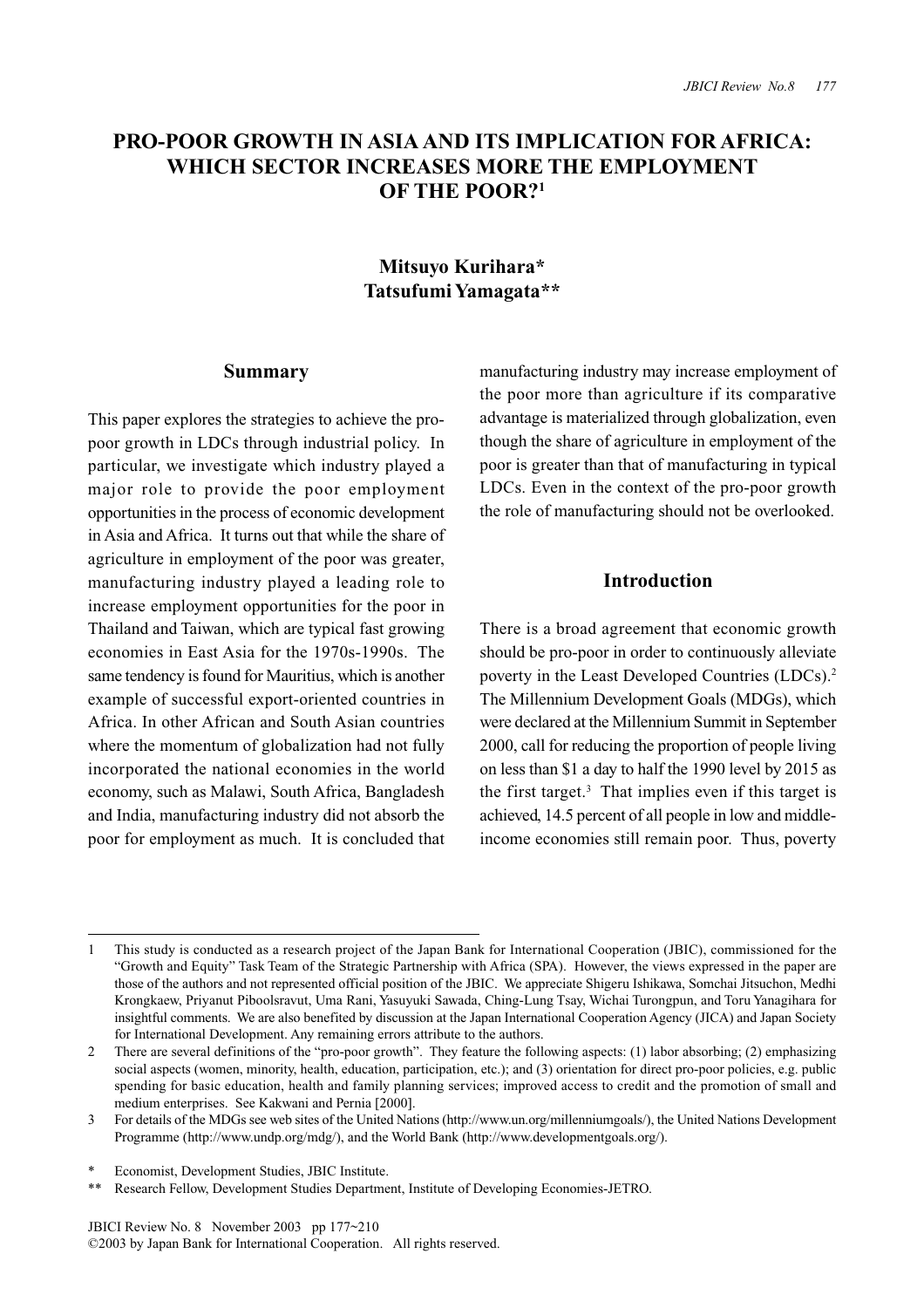reduction is a daunting task and it will take long time for complete poverty eradication even beyond 2015. In order to continue this task for a long time it is necessary for the LDCs to grow steadily, and help the poor raise their own income in cooperation with developed countries and international organizations.

While no one denies that the pro-poor growth is necessary, strategies to achieve it have not been fully investigated yet.4 So far, much attention has been paid to whether economic growth attained by LDCs had been pro-poor or not, e.g. Kakwani and Pernia [2000]. However, knowing that economic growth is not propoor, need not help the economy to change its development path towards pro-poor growth. We need explicit strategies to attain it.

The reason why strategies for the pro-poor growth have not been explored yet seems that too much emphasis has been placed on direct and targeted public expenditure for the poor in order to reduce poverty. If direct public expenditure was sufficient for the poor to raise their standard of living continually, a strategy for pro-poor growth could "grow first, and be redistributed second." In this case the strategy for pro-poor growth would be reduced to that seeking plain economic growth, and no specific pro-poor growth strategy would be necessary. However, historically speaking, income generation by the poor themselves has played a leading role in poverty reduction, and public expenditure has only helped them for a certain time period to make a living. We had better pursue strategies where economic growth autonomously accompanies poverty reduction even without great public expenditure for the poor.<sup>5</sup>

Fortunately, there are examples of economic development that went hand in hand with poverty reduction. One of them took place in economies located in East Asia<sup>6</sup> after World War II. It is now well known that typical East Asian economies attained both rapid economic growth and equal income distribution (World Bank [1993]). Therefore, we investigate what happened in East Asia to attain the pro-poor growth in East Asia, and compare it with economic development in other LDCs, in particular those in Africa.

For the comparison we look at employment of the poor. The reasons to emphasize employment are two fold. First, labor is a factor of production, which the poor is most likely to possess. Of course, retired or handicapped people may not possess it. However, it is still a major factor of production whose reward is critical for the poor to survive in any LDCs. Second, changes in utilization of any factors of production by sector reflect comparative advantage and, accordingly competitiveness of each sector, which are important determinants of economic growth at least in the short run. From these two points of views, we claim that employment is a key to look into strategies for the pro-poor growth.

There is no doubt that agriculture is the sector that has absorbed the poor for employment most. Therefore, some studies suggested that a pro-poor growth strategy should accentuate the role of agriculture (Klasen [2001], Lipton and Ravallion [1995], and Ravallion and Datt  $[1996]$ ).<sup>7</sup> We do not take this for granted. For the experience of the East Asian pro-poor growth provides examples that manufacturing industry played a leading role to materialize pro-poor growth (World Bank [1993]). And, it is known that industrialization occurring in East Asia in the 1970s-80s was led by export-oriented manufacturing industries, where unskilled laborintensive technology was utilized (Hirata and Nohara [1989], and Yamazawa and Watanabe [1988]). As we explain later, we claim that this feature of industrialization helped the poor in East Asia raise income by themselves without relying on assistances by the governments.

In this paper, we first investigate whether this

<sup>4</sup> Klasen [2001], Lipton and Ravallion [1995], and Ravallion and Datt [1996, 1999] are major exceptions. We will discuss them shortly.

<sup>5</sup> Klasen [2001] calls autonomous poverty reduction along with economic growth "the direct way" and poverty reduction via public redistribution policies "the indirect way."

<sup>6</sup> In our terminology, East Asia consists of economies located east of the Indian Subcontinent in Asia.

<sup>7</sup> Klasen [2001] adds a reservation on the emphasis on agriculture in the sense that labor-intensive manufacturing also can increase the income of the poor in the medium term while migration from agricultural areas to industrial areas takes place.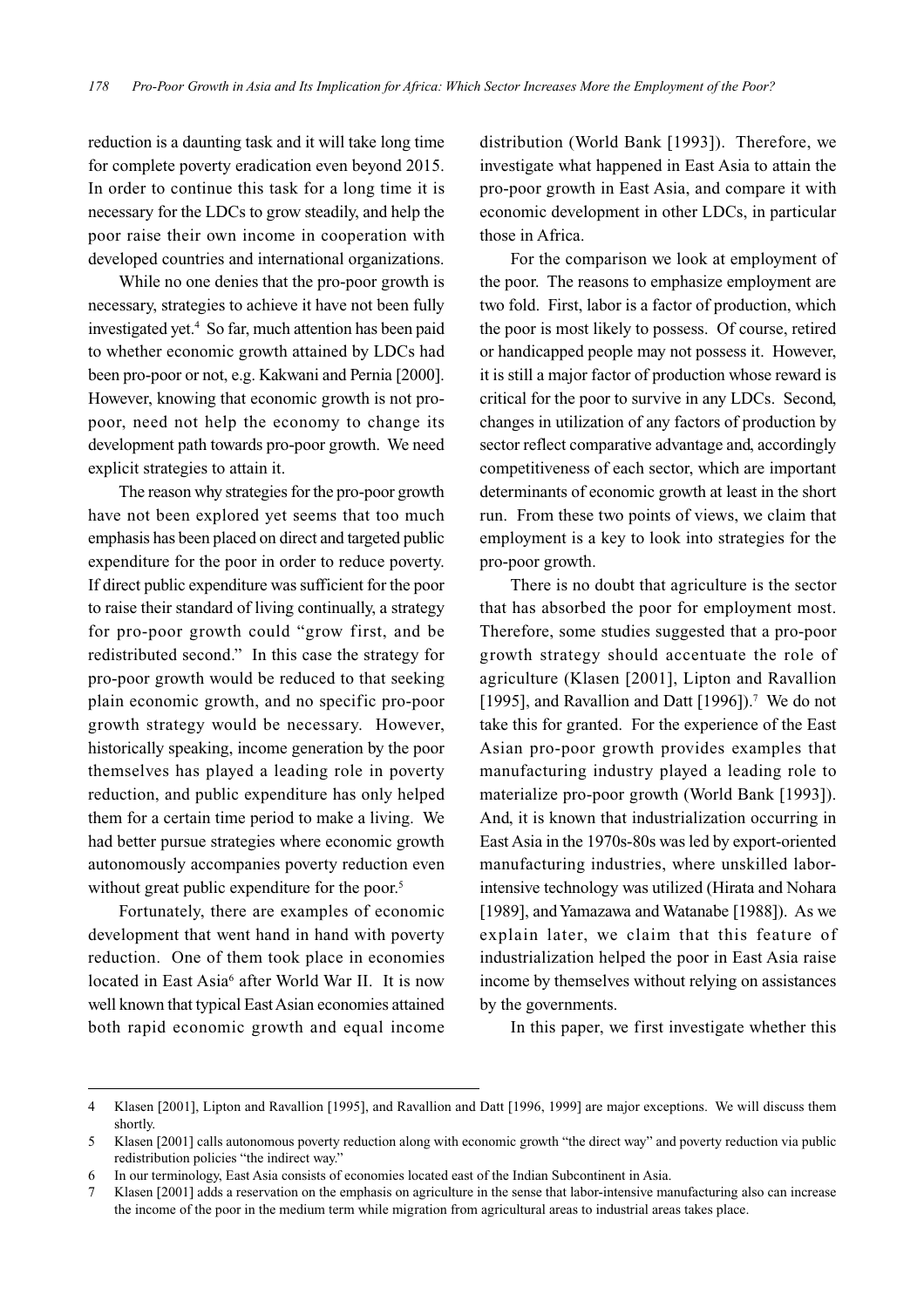view is true. Namely, we explore which industry was a driving force in increasing employment of the poor in the East Asian economies during a couple of decades. We use the educational level as a proxy for poverty, and collect time series data of employment of workers with a low level of education in some East Asian economies from their population censuses and/ or labor force surveys. The results show that for not only total workers but also the poor employment structure by industry shifted from agriculture towards manufacturing in those economies. Namely, manufacturing was likely to increase employment of the poor more than agriculture in East Asia, even though the share of agriculture in employment of the poor was likely to dominate those of other industries.

Second, we repeat the same exercise with the data of some African and South Asian countries where poverty reduction has not proceeded as smoothly as in East Asia. Only Mauritius and Seychelles, where export-oriented industrialization with labor intensive industries, share the same feature of shift in industrial structure in employment of the poor with the East Asian economies. Among the other countries whose data of employment by educational level and by industry are available, i.e. Malawi, South Africa, Bangladesh and India, no systematic pattern of change in employment structure was found.

Our conclusion derived from the findings is that export-oriented industrialization led by labor-intensive manufacturing industries may bring about pro-poor growth, on the one hand through improvement in efficiency due to exploitation of comparative advantage and on the other hand through enhancing the wage level of the poor.<sup>8</sup> This mechanism of economic growth hand in hand with poverty alleviation seems to work in labor abundant countries relatively to land more likely than otherwise.

The remaining parts of our paper are organized as follows: The next section briefly recaps the pattern of East Asian economic development. Two of the important features of it in order to explain pro-poor characteristic of economic growth in typical East

Asian economies, viz. (1) export-orientation, and (2) expansion of labor-intensive industries in the initial phase of industrial development, are reviewed. In section 2, the analytical framework to look into the industrial structure of employment of the poor is given. A simple and diagrammatic method to address the question is displayed. In section 3, trends of changes in industrial structure of employment of all workers and the poor in Thailand, Taiwan, and Indonesia are shown. In section 4, the same analytical framework is applied for selected African and South Asian countries. It is shown that the pattern of changes in employment of the poor by industry is different from that of East Asian countries. Then, factors that are considered to accrue the differences are discussed. The final section is the conclusion.

# **1. Salient Features of East Asian Economic Development**

Two notable features have been drawn from experiences of East Asian economic development; *rapid* and *shared*. Economic development in East Asia was not only rapid but also its fruits of growth were shared within the nations.

### **1.1 Rapid and Shared Growth**

Some of the East Asian economies attained a high pace of economic growth from the late 1960s to the 1980s (World Bank [1993]). However, going back to the 1960s, the development level of economies in Asia and Africa was almost the same (Fig. 1-1), although the initial conditions and/or factor endowments of production varied among countries in each region. These East Asian economies could attain more than 5 % of annual growth of GDP per capita during the period, which was one of the highest in the world. This rapid economic growth was first taken place in the Newly Industrialized Economies (NIEs), then spreaded to the Association of Southeast Asian Nations 4 (ASEAN4)<sup>9</sup>.

<sup>8</sup> In this paper we refer economic growth to that in the short-run, namely economic growth in transition. We need to incorporate our findings in an economic growth theory eventually.

<sup>9</sup> The NIEs include Singapore, Hong Kong(China), South Korea and Taiwan(China). ASEAN4 means Malaysia, Thailand, Indonesia and the Philippines in this paper.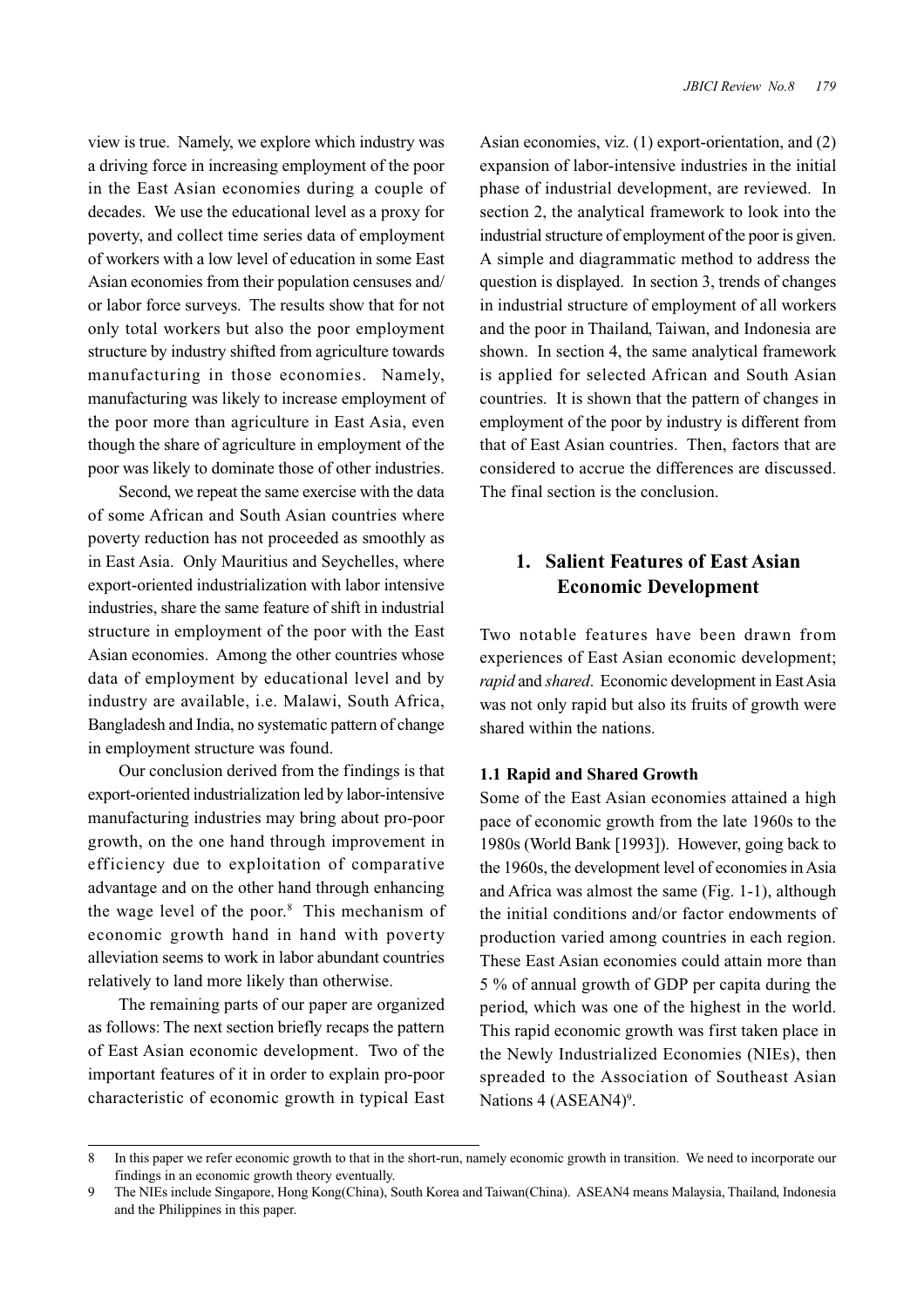

**Figure 1-1 Change in GDP per Capita in East Asia and Sub-Saharan Africa**

#### **Table 1-1 Income Poverty in East Asia and Sub-Saharan Africa**

| Region                                                   | 1987  | 1990  | 1993  | 1996  | 1998  |  |
|----------------------------------------------------------|-------|-------|-------|-------|-------|--|
| East Asia and Pacific                                    | 417.5 | 452.4 | 431.9 | 265.1 | 278.3 |  |
| Excluding China                                          | 114.1 | 92.0  | 83.5  | 55.1  | 65.1  |  |
| Sub-Saharan Africa                                       | 217.2 | 242.3 | 273.3 | 289.0 | 290.9 |  |
| Share of population living on less than \$1 a day $(\%)$ |       |       |       |       |       |  |
| Region                                                   | 1987  | 1990  | 1993  | 1996  | 1998  |  |
| East Asia and Pacific                                    | 26.6  | 27.6  | 25.2  | 14.9  | 15.3  |  |
| Excluding China                                          | 23.9  | 18.5  | 15.9  | 10.0  | 11.3  |  |
| Sub-Saharan Africa                                       | 46.6  | 47.7  | 49.7  | 48.5  | 46.3  |  |

**People living on less than \$1 a day (unit : million)**

Source : World Bank [2000].

In addition to rapidness of development, economic development in the region resulted in a significant impact on reducing poverty. Table 1-1 shows recent change of income poverty in East Asia and Sub-Saharan Africa. East Asia, including the Pacific, decreases income poverty measured by \$1 a day both in terms of number and share. On the other hand, in Sub-Saharan Africa, the number of the poor is increasing and the share still remains around 50 %.

Economic development also improves aspects of non-income poverty in the region. Table 1-2 shows changes in health and education, representative indicators of non-income poverty. Life expectancy at birth in the NIEs attained almost the same level as developed countries, on the other hand, that in Sub-Saharan Africa is still below 50. By statistics of the primary school enrollment rate, East Asia economies have attained universal primary education. Some of the East Asian countries face difficulty in the dropping rate now. Sub-Saharan Africa still needs to promote primary education and to reduce illiteracy rates.

Furthermore, these economies improved income distribution by as much or more than in other economies. These economies could attain high growth and declining inequality (World Bank [1993]). Table 1-3 shows the comparison of change of Gini coefficients between East Asia and Sub-Saharan Africa. Inequality in terms of Gini coefficients was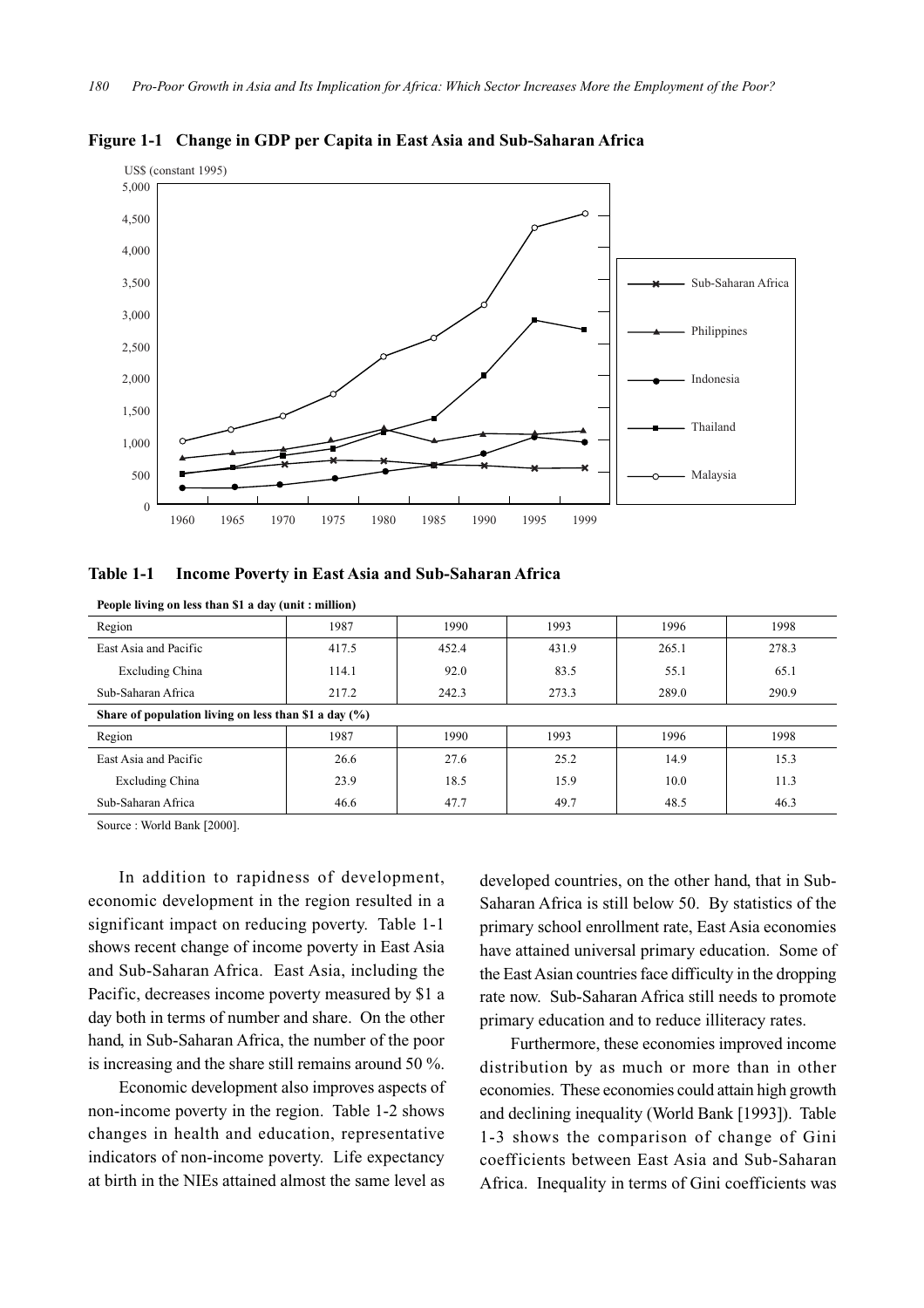| Enc capecuancy at on the total (years)                       |        |        |        |        |          |  |  |
|--------------------------------------------------------------|--------|--------|--------|--------|----------|--|--|
|                                                              | 1960   | 1970   | 1980   | 1990   | 1999     |  |  |
| the NIEs                                                     | 61.29  | 65.87  | 70.79  | 74.07  | 76.72    |  |  |
| ASEAN4                                                       | 50.39  | 56.27  | 61.59  | 66.53  | 68.89    |  |  |
| East Asia & Pacific*                                         | 39.23  | 59.25  | 64.53  | 67.38  | 68.95    |  |  |
| Sub-Saharan Africa*                                          | 40.24  | 44.20  | 47.64  | 49.93  | 46.80    |  |  |
| School enrollment, primary (% gross)                         |        |        |        |        |          |  |  |
|                                                              | 1960   | 1970   | 1980   | 1990   | 1995     |  |  |
| the NIEs                                                     | 97.33  | 108.50 | 108.03 | 103.67 | 94.83    |  |  |
| ASEAN4                                                       | 86.25  | 89.60  | 102.65 | 104.82 | 104.35   |  |  |
| East Asia & Pacific*                                         | 101.18 | 89.76  | 110.58 | 120.16 | 114.95   |  |  |
| Sub-Saharan Africa*                                          | 38.99  | 51.24  | 80.69  | 75.74  | $\cdots$ |  |  |
| Illiteracy rate, adult total (% of people ages 15 and above) |        |        |        |        |          |  |  |
|                                                              | 1970   | 1980   | 1990   | 1995   | 1999     |  |  |
| the NIEs                                                     | 20.53  | 12.93  | 8.40   | 6.80   | 5.67     |  |  |
| ASEAN4                                                       | 30.38  | 20.68  | 13.62  | 10.92  | 9.07     |  |  |
| East Asia & Pacific*                                         | 44.16  | 31.16  | 20.93  | 17.40  | 14.90    |  |  |
| Sub-Saharan Africa*                                          | 71.76  | 61.68  | 50.09  | 44.10  | 39.39    |  |  |

#### **Table 1-2 Non-Income Poverty in East Asia and Sub-Saharan Africa**

**Life expectancy at birth, total (years)**

\* the World Bank definition.

Source : World Bank [2001].

### **Table 1-3 Inequality in East Asia and Sub-Saharan Africa (average Gini Coefficient)**

|                           |       | (mit: %) |
|---------------------------|-------|----------|
|                           | 1980s | 1990s    |
| East Asia and the Pacific | 38.70 | 38.09    |
| Sub-Saharan Africa        | 43.46 | 46.95    |

Note : Calculated based on the data of Deininger and Squire[1996]. The proportion of income Gini coefficients varies across regions, hampering comparability. Regional average are unweighted. For more details, see the source p.26.

Source : Ahyuja et al. [1997].

at a relatively low level and that improved in East Asia and the Pacific from the 1980s to the 1990s. On the other hand, that in Sub-Saharan Africa was at a high level and getting worse in the same period.

With the above facts, economic development in East Asia has been called as the "Shared Growth" (World Bank [1993]). This shared growth is a good example of pro-poor growth, of which the mechanism will be analyzed shortly in this paper. Economic

growth and improvement of income inequality are keys for alleviating poverty. When measuring the improvement of income inequality, relative poverty within a country is focused. But in the situation where a country has a mass poverty, increasing income of the poor could be achieved only by economic growth of the country as a whole. In a sense that economic development in East Asia resulted in reducing absolute poverty significantly, development experiences of East Asia can be a good lesson for pro-poor growth.

**1.2 Reasons of Economic Development in East Asia** The most salient reason that contributed to achieving pro-poor growth in East Asia was export-led orientation with labor-intensive manufacturing industries. In addtion, there are other explanatory factors of East Asia's rapid growth, such as prevalence of primary education, agricultural development, macroeconomic stability, the role of public policies, the existence of regional dynamism, and so  $\text{on}^{10}$ . It is obvious that rapid economic growth and poverty

<sup>10</sup> There are many insightful analyses about economic development of East Asia other than the World Bank [1993], although all of them are not referred here.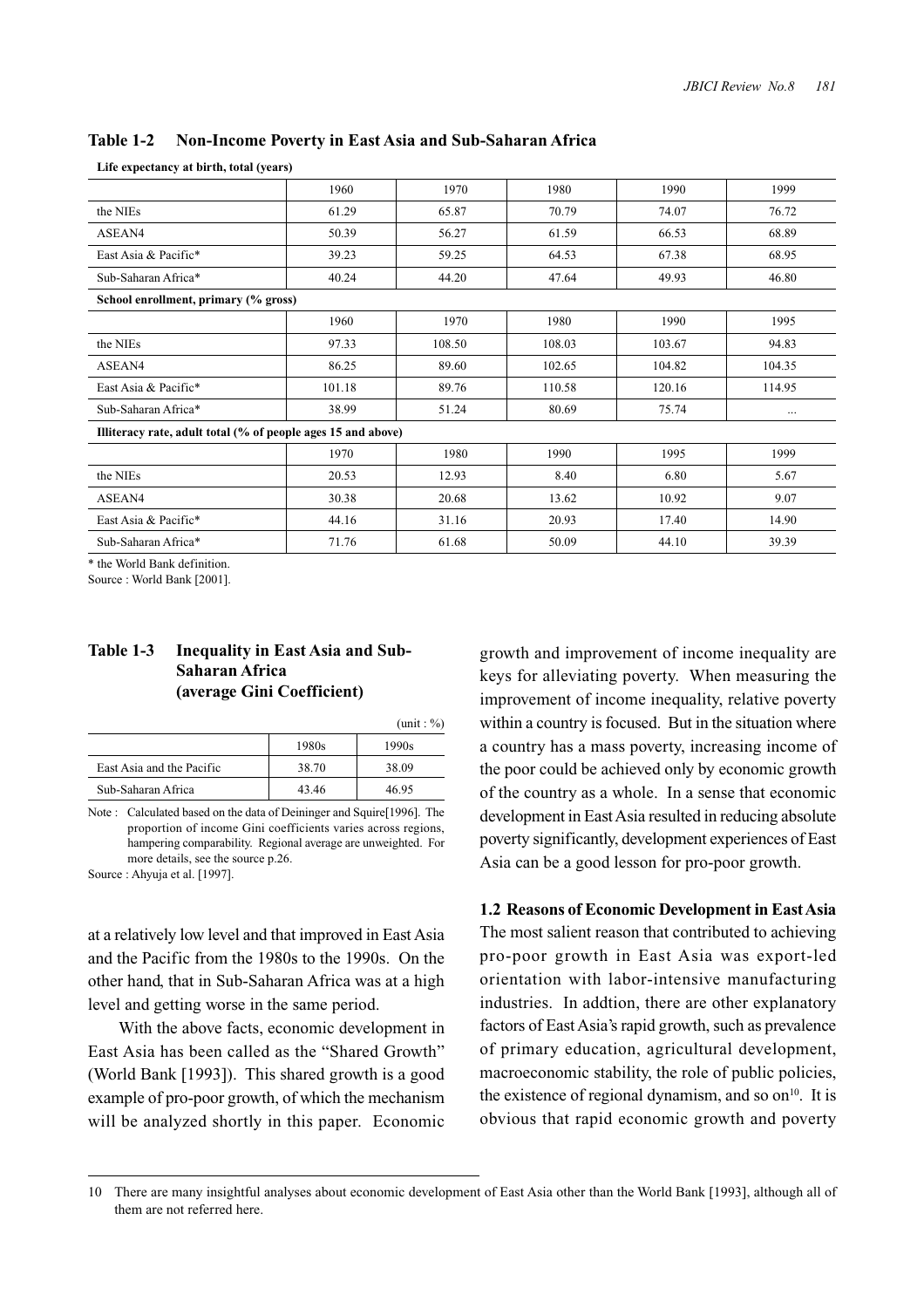reduction in East Asia have been achieved by the positive interrelation among those factors. Any of these factors alone could not achieve the rapid development in the region. Keeping these facts in mind, we focus on export-led orientation with laborintensive manufacturing industries because expansion of labor-intensive industries led to alleviating poverty in the way of autonomously generating income by the poor.

# **1.2.1 Openness of Economies by Export-led Orientation**

Many East Asian economies turned to export-led orientation policies from import-led orientation policies at the beginning of their development period, in the late 1960s in Singapore, South Korea, Taiwan, in the 1970s in Thailand, and 1980s in Indonesia and the Philippines. The export-led orientation in these economies was realized by removing trade barriers and by eliminating the anti-export bias of import protection measures to ensure the neutrality of incentives between exports and domestic production (Quibria [2002]).<sup>11</sup>

Export-led orientation was reflected in lowering of tariff rates and export taxes, removal of quantitative restrictions on trade and reduced barriers to international investment inflows (Quibria [2002]). Table 1-4 shows the average import tariff rate of selected Asian countries. Export taxes have been 0 since the 1970s in the NIEs. By opening economies gradually, these economies could succeed to ride the wave of globalization.

# **1.2.2 Export-led Orientation with Labor Intensive Industries**

Export-led orientation in the region was succeeded by labor-intensive industries at the beginning of significant development. Although the initial conditions varied within the region, most of the East Asian economies were suffered relatively from scarcity of land and natural resource, and a growing population. East Asian economies tended to develop their economies by industrialization rather than agricultural development (Ohno and Sakurai [1997]).

In response to openness of economies with export-led orientation, East Asian economies started to export manufactured products of light industries such as textiles and plastic products in Hong Kong in the 1950s-60s, apparel and wearing products in South Korea in the 1960s, and so on. By exporting, products were exposed to international competition, which led to increasing productivity of labor-intensive manufactured products.

At the same time, openness to foreign direct investment (FDI) brought new production technique into the region. Local labor was absorbed as unskilled

 $(\text{unit} : \% )$ 

| Country              | 1975      | 1980      | 1985  | 1990      | 1995      | 2000            |
|----------------------|-----------|-----------|-------|-----------|-----------|-----------------|
| Singapore            | 1.34      | 0.91      | 0.72  | 0.35      | 0.23      | 0.28            |
| Korea, Rep.          | $\ddotsc$ | 7.64      | 8.41  | 7.88      | 4.65      | 4.30<br>(1997)  |
|                      |           |           |       |           |           |                 |
| Malaysia             | 9.41      | 9.00      | 8.68  | 4.81      | 3.12      | 3.40<br>(1997)  |
| Thailand             | 14.35     | 11.09     | 13.43 | 11.67     | 8.02      | 3.77            |
| Indonesia            | $\ddotsc$ | $\ddotsc$ | 4.30  | 6.29      | 3.29      | 1.74<br>(1997)  |
| Philippines          | $\ddotsc$ | 13.43     | 14.31 | 14.52     | 14.38     | 7.08            |
|                      |           |           |       |           |           |                 |
| India                | 25.74     | 25.66     | 44.15 | 42.18     | 24.82     | 20.05           |
| Bangladesh           | 8.64      | 16.43     | 14.04 | $\ddotsc$ | $\ddotsc$ | 11.68<br>(1997) |
|                      |           |           |       |           |           |                 |
| <b>United States</b> | 4.37      | 2.97      | 3.60  | 3.37      | 2.59      | 1.63            |
| Japan                |           | 2.29      | 2.30  | 2.65      | $\ddotsc$ | $\ddotsc$       |

#### **Table 1-4 Average Import Tariff Rates**

Source : World Bank [2002].

<sup>11</sup> Other policies, such as competitive exchange rate policies, creation of export processing zones, low interest export credit, are known for promotion of export-led orientation policies in the region. (Hirata and Nohara [1989])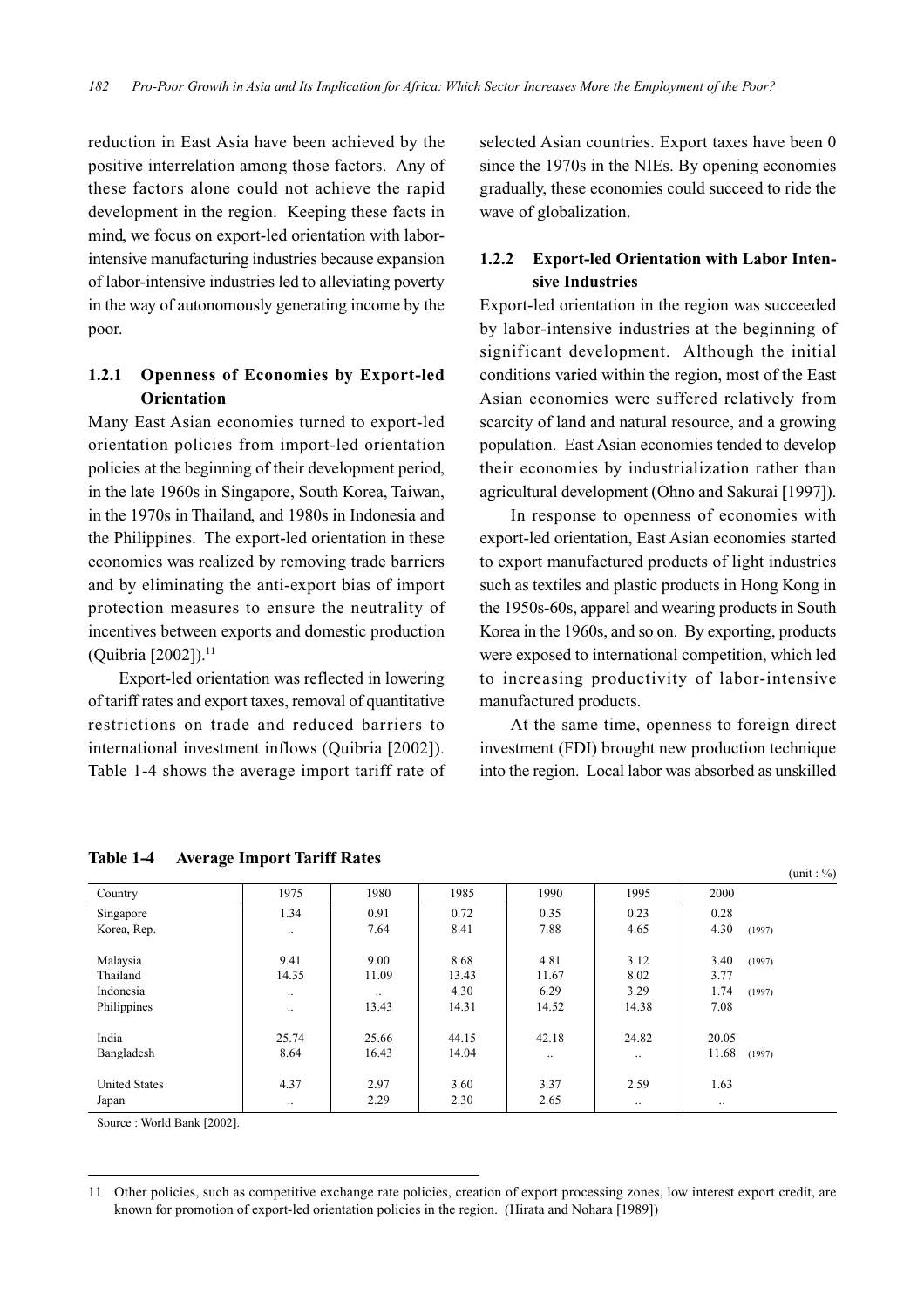labor at first. In the process of expansion of production by trade and FDI, employment opportunities were increased. The poor participated in these economic activities at first as unskilled labor, then skill formation took place. Export-led orientation and FDI increased the pressure for learning and retaining competitiveness to move toward more sophisticated, knowledge and capital-intensive industries (Quibria [2002], Ohno and Sakurai [1997]).

However, export-led orientation does not necessarily lead to rapid economic growth under all conditions. The share of trade to GDP in Sub-Saharan Africa is not relatively low, although their relatively low GDPs are taken into account<sup>12</sup>. The process of materializing comparative advantages must be the key.

In addition, the impact of economic growth on reducing poverty is usually observed through employment and change of wages of workers. East Asian economies maintained greater flexibility in their labor markets. Most East Asian economies imposed fewer regulations on employment. Excessive regulation such as setting a minimum wage may cause labor market distortion rather than improve workers' welfare. With labor market flexibility, East Asian economies were able to achieve rapid growth in real wages for their workers without recourse to protective labor legislation (Quibria [2002]).

#### **2. Analytical Framework**

**2.1. A Scenario of Pro-Poor Growth in East Asia** As mentioned in the previous section, economic growth in East Asia in the 1970s-80s necessitated absorbing unskilled workers in labor-intensive manufacturing, and their wage has increased as the economy grew. In the beginning the wage level of unskilled workers was low, and that is the reason why FDI came into the economy and why labor-intensive

industries had a comparative advantage. However, as the economy grew, capital was rapidly accumulated utilizing both domestic and foreign financial resources. Then, the wage level increased very rapidly even compared with the increase in the average educational level in the region. $13$  In this process of poverty alleviation direct public expenditure for the poor did not play as substantial role as expansion of employment opportunity and wage increases. The main role of public expenditure targeted to the poor was to mitigate shocks emanating from natural disasters, sudden economic downturns, etc. Direct public expenditure was not a driving force for the poor to raise their income in the region.

We argue that a probable scenario of the pro-poor growth in East Asia consists of the following three arguments:

- (1) Typical East Asian economies are laborabundant;14
- (2) Labor-rich economies in East Asia had a comparative advantage in production of laborintensively produced commodities (the Heckscher-Ohlin theorem);
- (3) Trade liberalization has only gradually proceeded in the typical East Asian economies. Therefore, labor-intensively produced commodities were cheaper in those economies than in international markets. Then, both export quantity and price have increased as trade liberalization went on. The rise in price of laborintensively manufactured goods made wage level of workers increase (the Stolper-Samuelson theorem).

In sum, labor abundance; the Heckscher-Ohlin theorem; and the Stolper-Samuelson theorem, are combined to explain short-term economic growth and wage increase in the East Asian economies where

<sup>12</sup> Trade to GDP in Sub-Saharan Africa is not low compared with other regions. East Asia & the Pacific 69.81%, Sub-Saharan Africa 59.59%, South Asia 30.33%, and Latin America and the Caribbean 34.16%. (World Bank [2001])

<sup>13</sup> The most interesting case is Thailand. Even in the middle of rapid economic growth between the late 1980s and early 1990s the gross enrollment rate in secondary schools in Thailand was around 40% and the lowest among the five original ASEAN member countries. During 1970-90 the same rate increased from 17.4% to 30.1% (World Bank [2001]). However, during the same time manufacturing wages increased twenty times (World Bank [1995], p. 149).

<sup>14</sup> Of course, there are variations in terms of factor abundance in East and Southeast Asia. For details, see Leamer [1984, 1987], Lal and Myint [1996].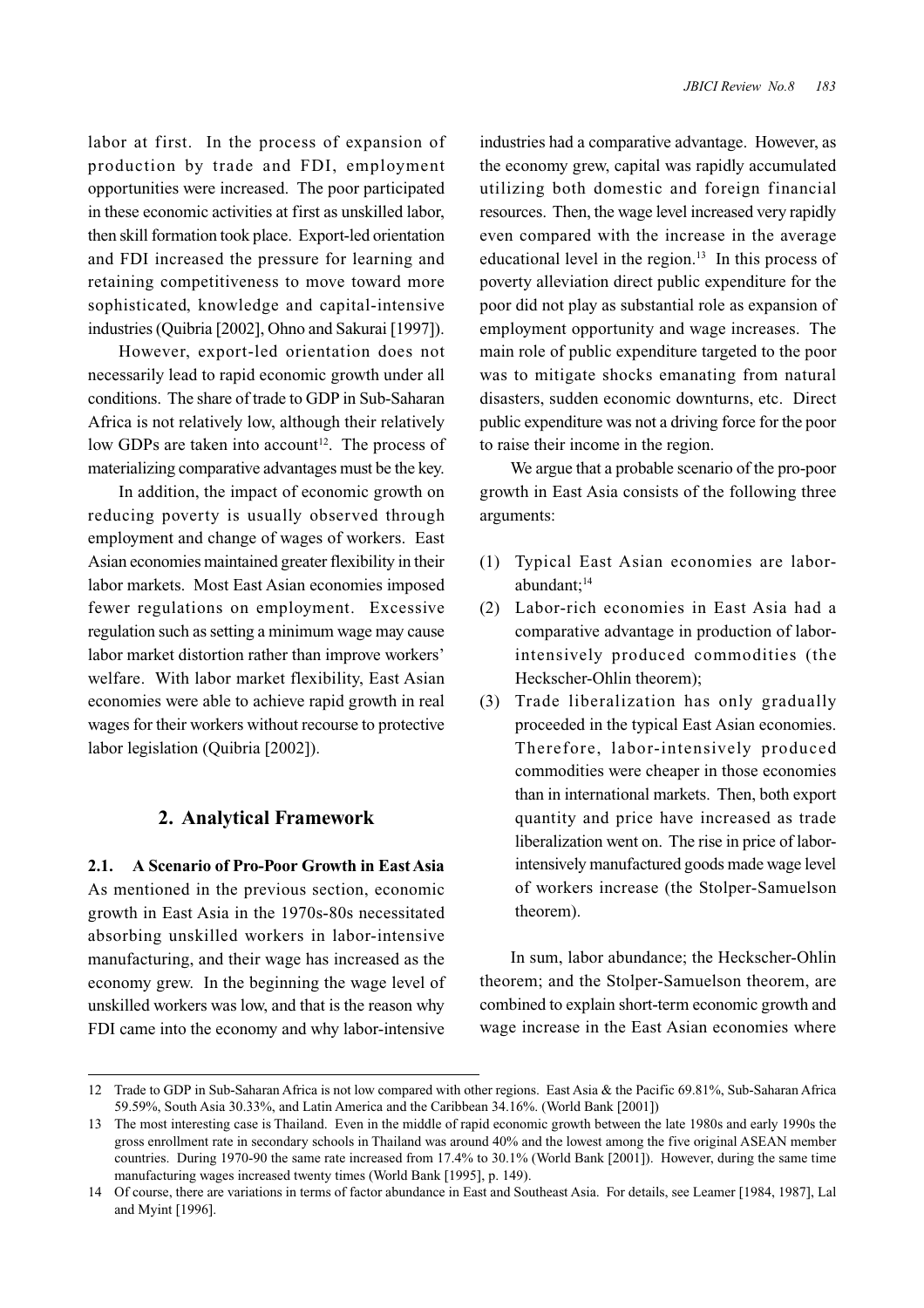these three arguments were applicable. Let's see whether these three arguments were satisfied.

First, Leamer [1984] confirmed labor abundance in the initial phase of East Asian economic development. He constructed data of factors of production of some developing and developed countries for around 1958 and 1975. Indonesia, Hong Kong, Japan, Malaysia, Myanmar, the Philippines, Singapore, South Korea and Thailand were picked out of East Asia for his samples. It was judged that during the period (1) illiterate workers and (2) literate nonprofessional workers were abundant relatively to the world average in the all the above East Asian economies but Japan in 1958 and 1975 and Singapore in 1975.

There is a caveat for interpretation of this fact. Among the above East Asian economies, Indonesia, Malaysia, Myanmar, the Philippines and Thailand had abundant "land in the tropical rainy climate zone," too. Lal and Myint [1996] reviewed Leamer's data, and concluded that Labor was relatively scarce to land in Malaysia and Thailand in 1958 (Leamer [1984], pp. 100-133). Thailand is a borderline case in the sense that she crossed the threshold of international factor endowment ratio in 1978, and turned into a labor abundant country to land in 1978.

Second, both the Heckscher-Ohlin theorem and the Stolper-Samuelson theorem do not receive complete empirical support (Deardorff [1984], and Leamer and Levinsohn [1995]). The dispute dates back to the Leontief paradox in the 1950s. Since then voluminous studies have been conducted in order to prove or disprove the theorems. A conclusion made by Leamer and Levinsohn [1995] is that general tendencies of the studies are supportive of the theorems if trade imbalance, technological differences, home bias, and multiple cones of diversification are taken into account. To scrutinize

the validity of the above two theorems in the East Asian economies is beyond the scope of this study.

Furthermore, we admit that the Heckscher-Ohlin and Stolper-Samuelson theorems are both static frameworks, and not suitable to be related to longrun growth. However, now that annual economic growth is considered to correspond to economic growth in transition toward a steady state rather than the steady state economic growth (Jones [1995]), static frameworks may have persuasive explanatory power on actual economic growth.15

In the remaining parts of this paper we explore which sectors increase more the employment of the poor. As the above scenario predicts, did laborintensive industries increase employment of unskilled and poor workers more than other industries in East Asia? Is the same pattern of changes in industrial structure of employment of the poor observed in other developing areas, for example Africa and South Asia?

#### **2.2. Poverty, Education and Employment**

In order to study trends of employment of the poor, we use educational level as a proxy of poverty. In other words, we assume that less educated people are highly likely to be poor, and *vice versa*. This proxy has strengths and weaknesses.

The first strength of the educational level for a proxy for poverty is the high correlation between them. There are empirical supports on the positive correlation between educational level and income (Schultz [1988]). It does not matter whether higher education helps workers earn more or the causality is the other way round, $16$  in order for low educational level to be a good proxy for poverty. The second strength of the educational level is broad availability across countries in Asia and Africa. Even though poverty is now considered to be multi-faceted (World Bank [2000]), there is no doubt that income level is

<sup>15</sup> Economic growth models with open economies tend to conclude that the effect of trade liberalization on economic growth is ambiguous (Grossman and Helpman [1991, 1995], and Rivera-Batiz and Romer [1991a, b]). If a comparative advantage lies in an innovative sector which leads economic growth, the economy is benefited by trade liberalization. On the other hand, a country whose comparative advantage does not lie in the innovative sector, is not benefited. This dynamic effect should be taken into account in addition to the Stolper-Samuelson effect when one think of the effect of trade liberalization on factor prices.

<sup>16</sup> In fact, there is a study looking into causality between education and growth. Bils and Klenow [2000] argued that causality from schooling to growth was weak by calibrating and simulating an economic growth model.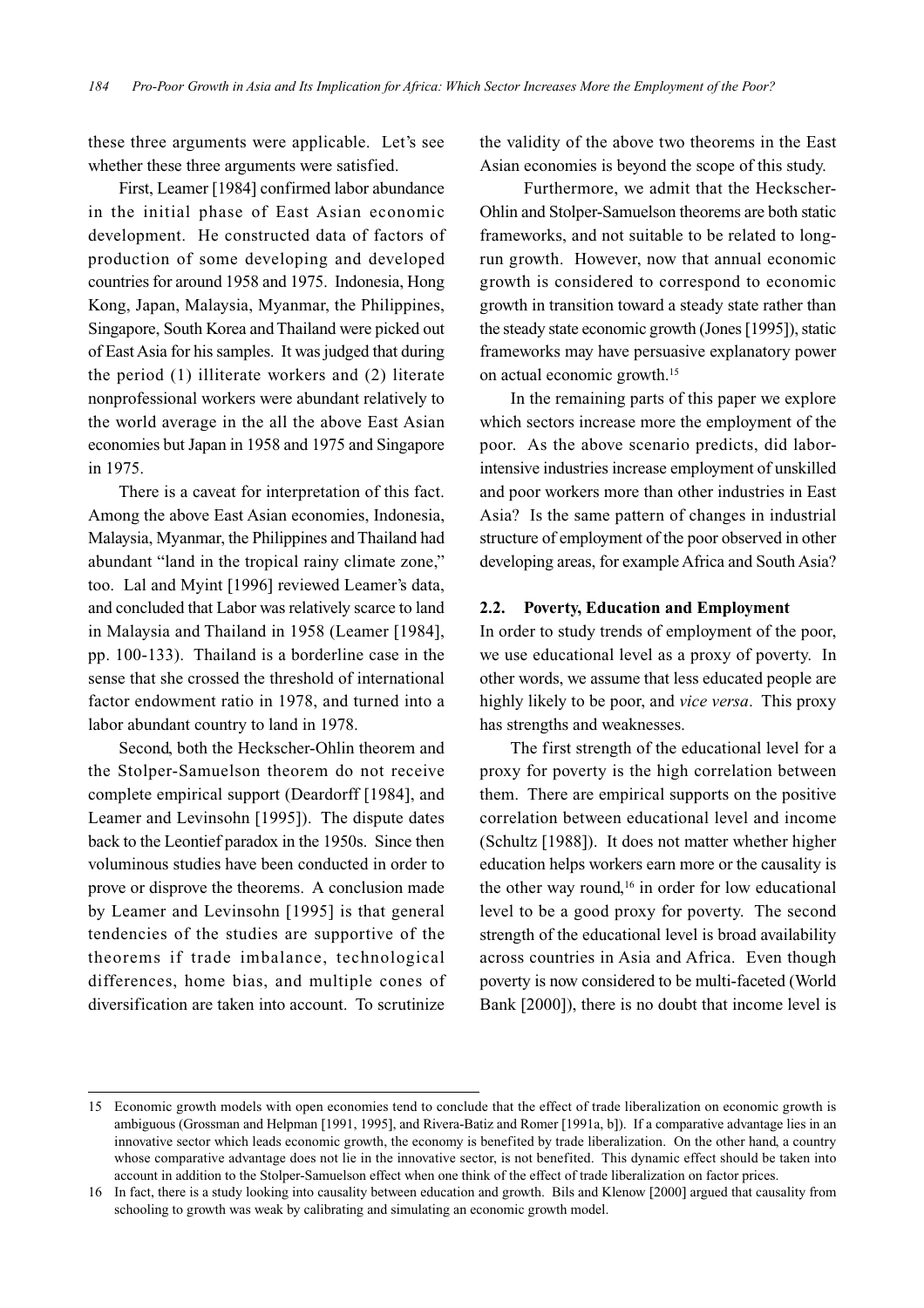still one of the most appropriate proxies for poverty. However, data on employment by income level are rarely available in developing countries.<sup>17</sup> In order to see employment of the poor by industry, we definitely need an employment series for the poor by industry. For this purpose educational level is convenient because it is more widely available than income level.

We further assume that employment is a key to reduce poverty in any country. Since high educational level enhances productivity of workers, education helps workers bargain their wages with prospective employers and leads to an increase in workers' earnings. Labor is likely to be the only factor of production possessed by the poor. This notion is the tradition of regarding the poor as workers in the name of the proletariat since Karl Marx and Friedrich Engels. Of course, labor is irrelevant to raise income for the retired, handicapped or anyone who cannot work, so that their situation must be taken into account whenever nation-wide poverty reduction is planned. However, in most of the cases they require direct public expenditure to make their living, and income generation by themselves for pro-poor growth is out of their reach.

### **2.3. Analytical Framework**

We use simple applications of factor decomposition to analyze trends of employment of the poor for several countries in Asia and Africa where necessary data are available. We divide employment of the poor by sector and see changes in it. Those changes must be affected by both the market mechanism and government policies. The latter sometimes gives guidance for private agents to predict the future. In particular, economic plans, which are often formulated in developing countries by five years, play that role of guidance for the expectation of private agents to

converge.18 Whether financial measures are accompanied or not, industrial policies, including formulating national economic plans, may contribute to shifts in industrial structure by affecting people's expectation on the path of development of the economy.

There is a strong argument that the pro-poor growth should be led by rural agricultural industry because that's the industry where the poor is employed most. Lipton and Ravallion [1995] argue that:

*"(M)any LDCs could grow faster, as well as more equitably, by shifting investments towards rural, laborintensive or 'backward' activities." (Lipton and Ravallion [1995], pp. 2607-2608)*

Klasen [2001] totally agrees with this argument. Ravallion and Datt [1996] provide an empirical ground for it. They regress changes in poverty indicators derived from household data on growth of net domestic products by sector in India for 1951-91, and conclude that output growth in the primary and tertiary sectors reduced poverty while secondary sector growth did not. These three studies give a negative connotation on the role of the manufacturing sector on pro-poor growth.

We challenge this connotation in this section. Ravallion and Datt [1996] do not specify any logic to explain the role of growth of primary and tertiary sectors on poverty reduction. We look into the logic from the viewpoint of employment of the poor.

Suppose there are three industries in a country. Industry 1's share of employment is the largest even though the growth rate of employment in the industry may be lower. Let's call this industry "agriculture". Industry 2's characters are the other way round. The employment share of the industry is small, while the

<sup>17</sup> Thailand is an exception among developing countries. Time series of employment by income level and industry are available in the National Statistical Office, *Report of the Labor Force Survey, Whole Kingdom*, various issues. However, these series are not suitable because (1) the income is monthly income and imputation of goods and service that are produced and consumed at home is not conducted; (2) subdivision of income level for the poor is too coarse; and (3) they are in nominal term.

<sup>18</sup> This role of government is extremely important in the case that the economy lies in a poverty trap, which is an inferior among multiple equilibria due to the coordination problem. In such a situation, a guidance of the government may help the economy to shift to a superior equilibrium by utilizing "self-fulfilling prophecies." See Ciccone and Matsuyama [1996], Farmer [1993] and Matsuyama [1997], for details.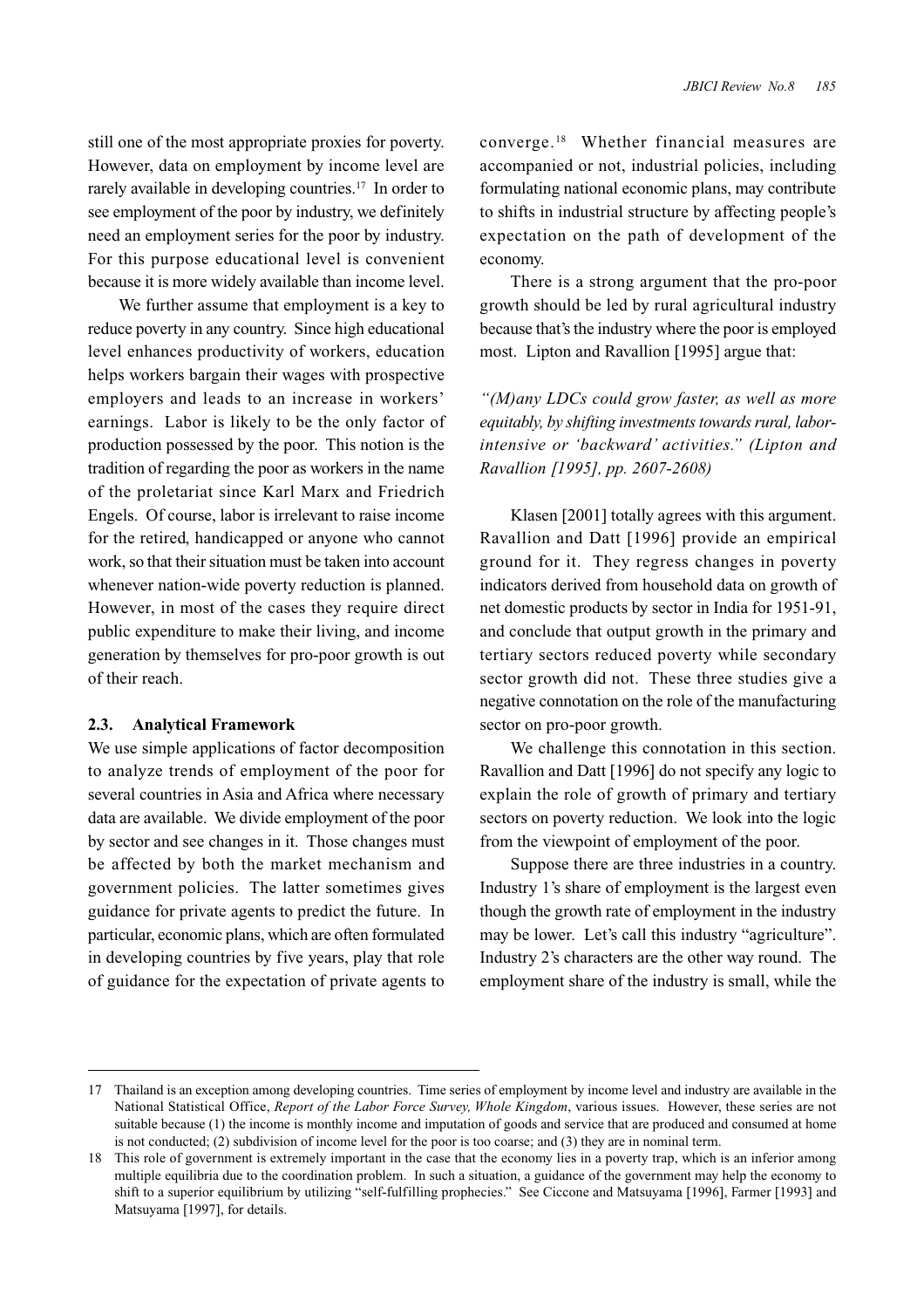growth rate is high. Let's call this industry "manufacturing". The rest of industries are integrated into Industry 3 and this industry group is called "service" industry.<sup>19</sup> The employment is summed up to total employment of the poor at time  $t$ ,  $L_t$ .

$$
L_{1t} + L_{2t} + L_{3t} = L_t.
$$
 (1)

Total employment is divided into the poor and the non-poor as well. Let's denote employment of the poor  $L_t^P$  and that of the non-poor  $L_t^{NP}$ . Then,

$$
L_t^P + L_t^{NP} = L_t \,.
$$
 (2)

The employment of the poor is further divided by industry as well:

$$
L_{1t}^P + L_{2t}^P + L_{3t}^P = L_t^P. \tag{3}
$$

Now which industry does contribute to the growth of employment of the poor most? The following factor decomposition helps address this question:

$$
\frac{\Delta L_f^P}{L_t^P} = \frac{L_{1t}^P}{L_t^P} \bullet \frac{\Delta L_{1t}^P}{L_{1t}^P} + \frac{L_{2t}^P}{L_t^P} \bullet \frac{\Delta L_{2t}^P}{L_{2t}^P} + \frac{L_{3t}^P}{L_t^P} \bullet \frac{\Delta L_{3t}^P}{L_{3t}^P}. \tag{4}
$$

It is obvious from the equation above that an industry can contribute to the growth of employment of the poor in two ways, namely by a great share and high growth rate. In our example agriculture, *i.e.* industry 1, may contribute greatly because of a great share of employment ( $L_{1t}^P / L_t^P$ ), even though the growth rate  $(\Delta L_{1t}^P / L_{1t}^P)$  is small. By contrast, manufacturing, *i.e.* industry 2, can also contribute by high growth rate ( $\Delta L_{2t}^P / L_{2t}^P$ ), even though its share  $(L_{2t}^P / L_t^P)$  is small. It is well-known that industrial structure in terms of total employment is likely to shift its weight from primary industry to secondary and tertiary industries (Clark [1957], Chenery and Taylor [1968]). Our question is whether the same law is applicable to employment of the poor or not.

As mentioned above, we use educational level as a proxy for poverty. Once the educational level is used as the proxy, it turns out that the signs of eq. (4) is negative in general because the number of workers without education decreases almost unanimously in the world. Therefore, in order to see contribution of each sector to the increase in employment of the poor, let us subtract  $(\Delta L_t^P / L_t^P)$  from both sides of eq. (4):

$$
0 = \frac{L_{1t}^{P}}{L_{t}^{P}} \cdot \left( \frac{\Delta L_{1t}^{P}}{L_{1t}^{P}} - \frac{\Delta L_{t}^{P}}{L_{t}^{P}} \right) + \frac{L_{2t}^{P}}{L_{t}^{P}} \cdot \left( \frac{\Delta L_{2t}^{P}}{L_{2t}^{P}} - \frac{\Delta L_{t}^{P}}{L_{t}^{P}} \right) + \frac{L_{3t}^{P}}{L_{t}^{P}} \cdot \left( \frac{\Delta L_{3t}^{P}}{L_{3t}^{P}} - \frac{\Delta L_{t}^{P}}{L_{t}^{P}} \right)
$$
(5)

The sign of a term of the equation above which corresponds to an industry whose rate of change is greater than the average rate of change is positive, while that corresponds to an industry whose rate of change is smaller than the average growth rate is negative. The industry whose corresponding term is positive and great in scale contributes to expansion of employment of the poor a lot.

The same contribution of each industrial sector can be seen diagrammatically in a different representation of eq. (3). By dividing both sides of eq. (3) with  $L_t^P$  the following equation is attained:

$$
\frac{L_{1t}^P}{L_t^P} + \frac{L_{2t}^P}{L_t^P} + \frac{L_{3t}^P}{L_t^P} = 1.
$$
\n(6)

This equation represents the relationship among the share of the three sectors, and changes in the share of each sector incorporates the sign and scale of each term of eq. (5). In the next section we will focus on eq. (6) and see changes in the share of employment of the poor by industry in various countries. Figure 2-1 shows a diagrammatic representation of eq. (6). The shares of agriculture and manufacturing are taken on horizontal and vertical axes, respectively, while the share of service is expressed as the distance between the coordinate and the 45-degree line depicted in Figure 2-1 by equation (6). Thus, if the coordinate shifts rightward in the diagram, the share of agriculture increases. In the same manner, if it shifts upward, the share of manufacturing rises. Finally, if it shifts in the direction of the origin, the share of service increases.

<sup>19</sup> Precisely speaking, this category includes mining, public utilities, and any industries, which are not categorized under agriculture, and manufacturing, in addition to conventionally defined service industry. In most countries that we take up in this paper, forestry and fishery are included in agriculture.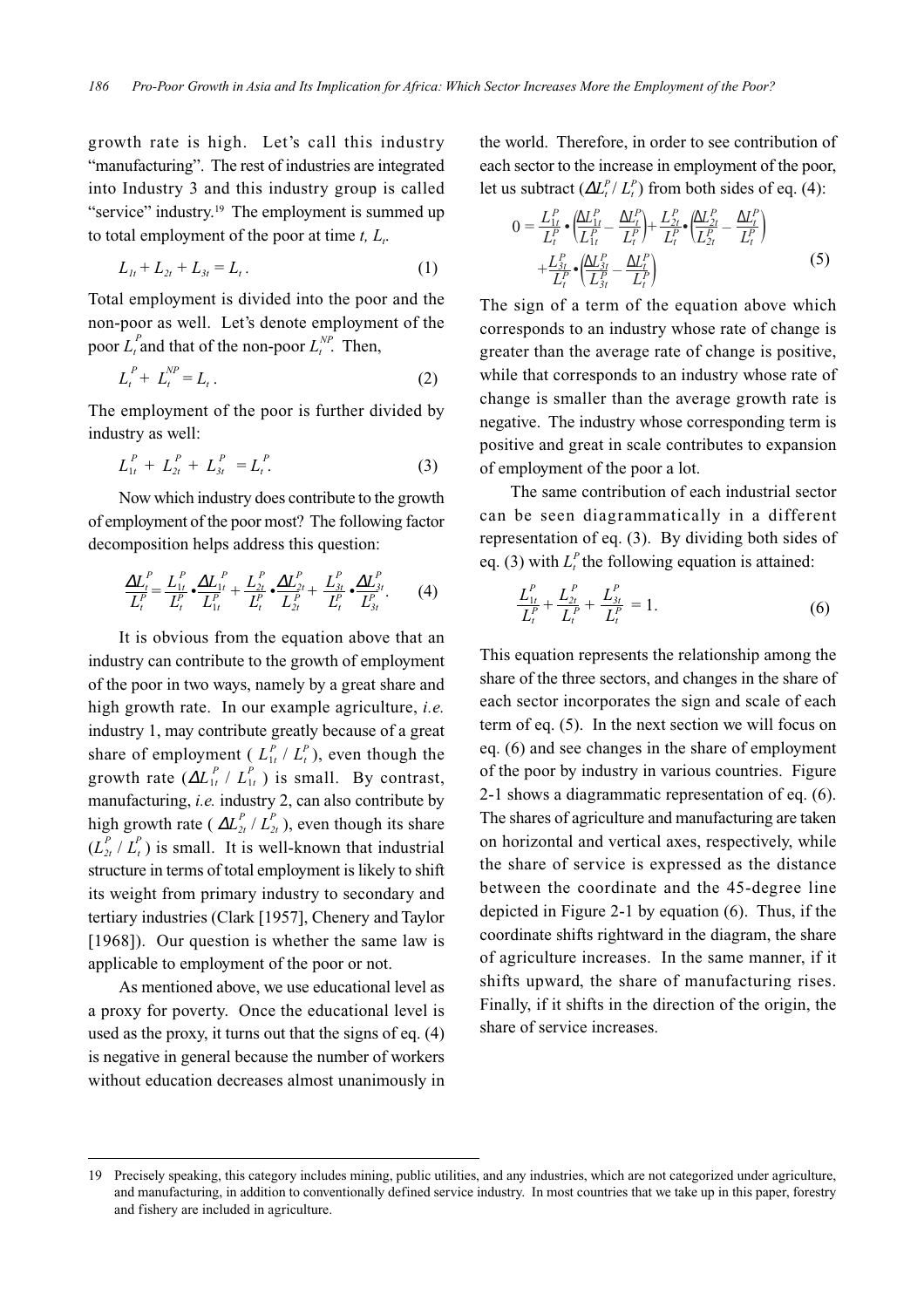$(\text{unit} : 0 \land \text{off} \cap \mathbb{D})$ 

#### **Figure 2-1 Interpretation of Coordinates**



# **3. Pro-Poor Growth in East Asia**

Since the 1960s, rapid economic growth in East Asia has been achieved and it has led to reducing poverty greatly in the way of pro-poor growth as seen in sections 1 and 2. In East Asia, Thailand, Taiwan and Indonesia are taken for our analysis. These economies had common features in the process of their development. First, in these three countries, it is known that their economies have taken off by exportled orientation with labor-intensive industries although the period of adopting them were varied. Second, before their industrialization, the economies of Thailand and Taiwan were dominated by agriculture (Table 3-1). In Indonesia, the share of agriculture to GDP is also high although Indonesia is known as a natural resource rich country. By analyzing structural change of employment and its impact on the poor of these three countries, some features will be seen in the region.

|               |                 |                          |                          |       |       |       |       | $1$ umu. 70 01 ODT |
|---------------|-----------------|--------------------------|--------------------------|-------|-------|-------|-------|--------------------|
|               |                 | 1960                     | 1970                     | 1980* | 1985  | 1990  | 1995  | 2000               |
| Thailand      | Agriculture     | 36.44                    | 25.92                    | 23.24 | 15.81 | 12.50 | 11.18 | 10.46              |
|               | Industry        | 18.52                    | 25.31                    | 28.68 | 31.84 | 37.22 | 39.16 | 40.05              |
|               | (Manufacturing) | 12.54                    | 15.94                    | 21.51 | 21.92 | 27.20 | 28.36 | 31.85              |
|               | Services, etc.  | 45.04                    | 48.78                    | 48.08 | 52.35 | 50.28 | 49.65 | 49.48              |
| Taipei, China | Agriculture     |                          | -                        | 7.34  | 6.60  | 4.66  | 3.40  | 2.39               |
|               | Industry        | $\overline{\phantom{0}}$ | $\overline{\phantom{0}}$ | 42.34 | 42.72 | 39.02 | 36.64 | 34.64              |
|               | (Manufacturing) | $\overline{\phantom{0}}$ | -                        | 33.77 | 34.55 | 31.25 | 28.28 | 28.30              |
|               | Services, etc.  | -                        | -                        | 37.04 | 37.03 | 41.70 | 43.42 | 45.49              |
| Indonesia     | Agriculture     | 51.46                    | 44.94                    | 23.97 | 22.87 | 20.42 | 17.14 | 16.92              |
|               | Industry        | 15.05                    | 18.69                    | 41.72 | 35.34 | 37.64 | 41.80 | 47.25              |
|               | (Manufacturing) | 9.22                     | 10.29                    | 12.99 | 15.75 | 18.31 | 24.13 | 26.04              |
|               | Services, etc.  | 33.50                    | 36.37                    | 34.31 | 41.79 | 41.94 | 41.06 | 35.83              |

#### **Table 3-1 Economic Structure in East Asia**

\* Data for Taipei, China are those of 1983.

Source: Thailand and Indonesia : World Bank [2001]. Taipei, China: calculated by the author based on ADB[2001].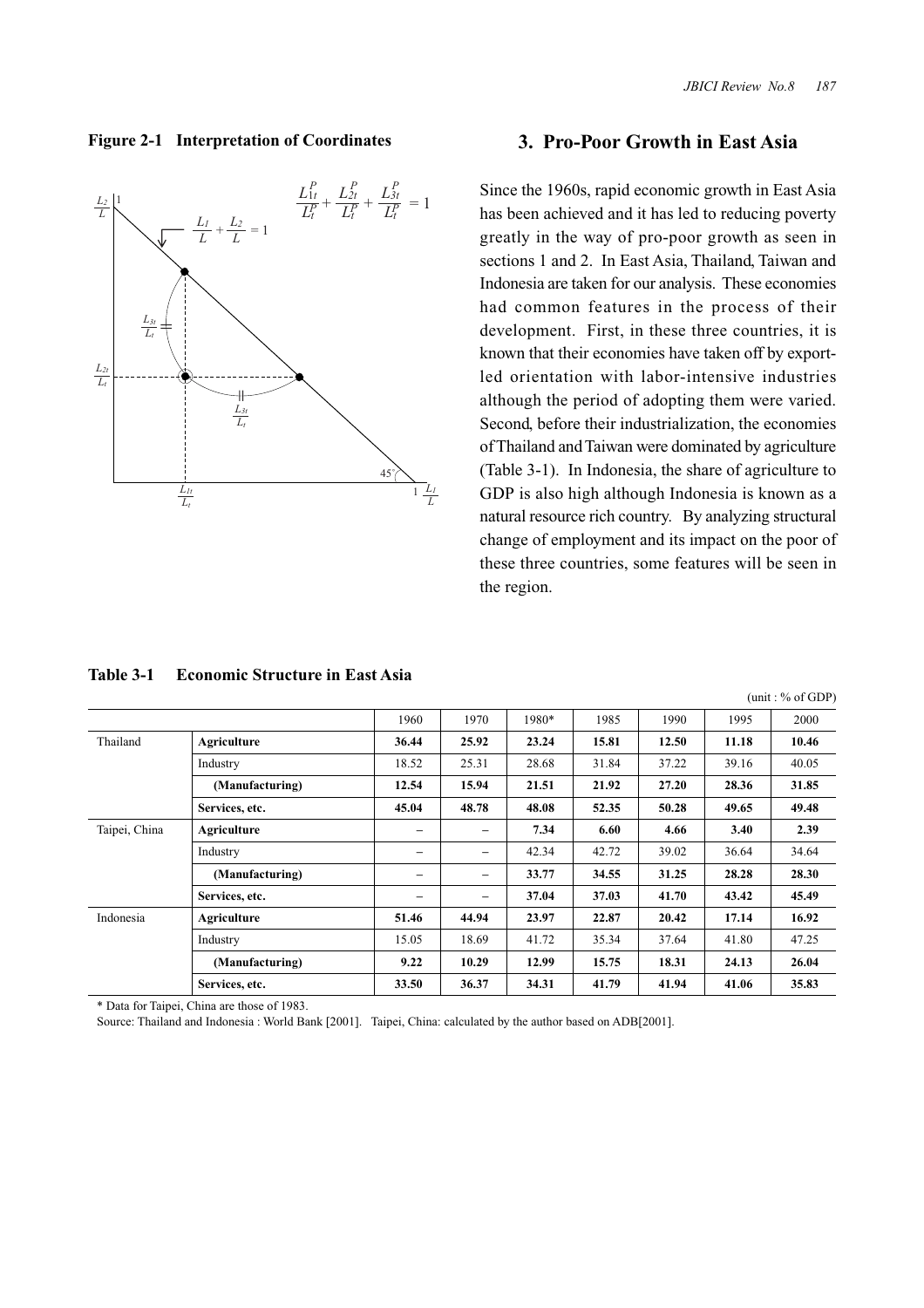#### **Thailand**

Thailand is a good example to start our study in the sense that its economy was rooted in agriculture. However, even though the economy was dominated by agriculture, its significant economic growth has been led by the export of manufacturing products.

In the 1960s before an industrialization policy was implemented, Thailand was overwhelmingly an agricultural county. And in that, Thai agriculture was specialized in rice due to historical and political reasons. Thailand was very much a "Rice Economy" characterized by small-scale peasant farming (Krognkaew [1995], Ohno and Sakurai [1997]). It can be observed in the employment structure in Figure 3-1. About 80% of the total employed persons were engaged in agriculture around 1970 as seen in Panel A of Figure 3-1.

In the 1960s, industrialization policies were inaugurated at first through import substitution in accordance with Thailand's First National Development Plan (1961-66). By the late 1960s, the economic tendency had shifted towards export-led growth and the Third Plan (1972-76) emphasized the promotion of export industrialization. It was due partially because domestic markets became saturated, and because hard currency was needed due to deteriorated balance of payment. The export-led growth was pursued increasingly in the 1970s and dominated the Thai industrialization throughout the 1980s (Krongkaew [1995]).

Apart from agricultural products, textiles were a major export product of manufacturing until 1980. In the middle of the 1980s, garments, integrated circuits and processed foods became the leading export products. After the Plaza agreement in 1985, a huge amount of FDI from Japan, the U.S. and the NIEs came in. This made the composition of Thailand's exports diversified and sophisticated.

Since the late 1980s, computers and parts have become leading export products of manufacturing (Falkus [1995]).

In accordance with promoting export-led orientation, the structure of employment gradually shifted towards manufacturing. In 1969, only 4% of the total workers were employed in the manufacturing sector. The share of manufacturing increased and reached over 13%, and that in the agriculture sector decreased to less than 50% in 1999 (Panel A in Figure 3-1).

When we focus on which sector employed the poor as workers without education, the share of workers without education to all employed persons was decreased from about 20%in 1969 to 4% in 1999 (Table 3-2). Of these non-educated workers, Panel B of Figure 3-1 shows that the share of workers in agriculture was decreased from over 80% in 1969 to 70% in 1999, and that in manufacturing was increased from 3% in 1969 to 7 % in 1999, although it went back once to the agriculture sector in 1985. This structural change was the same tendency as all employed persons, but the degree of movement was smaller and slower than that of all employed persons as seen in Panel A.

The service sector also takes an important role in the Thai economy. This is depicted in Figure 3-1. In Panel A for all employed persons, the decrease in agriculture from 80%(1969) to 50%(1999) is partially absorbed by manufacturing (the increase from 4% to 13%). The rest is absorbed in the tertiary, service sector. For workers without education, difference of the change in the two sectors (in agriculture 80% to 70%, in manufacturing 3% to 7%) is also absorbed in service sector. In service sector, tourism is taking a dominant portion. Tourism has become the most important source of foreign-exchange earnings (Ratanakomut [1995]).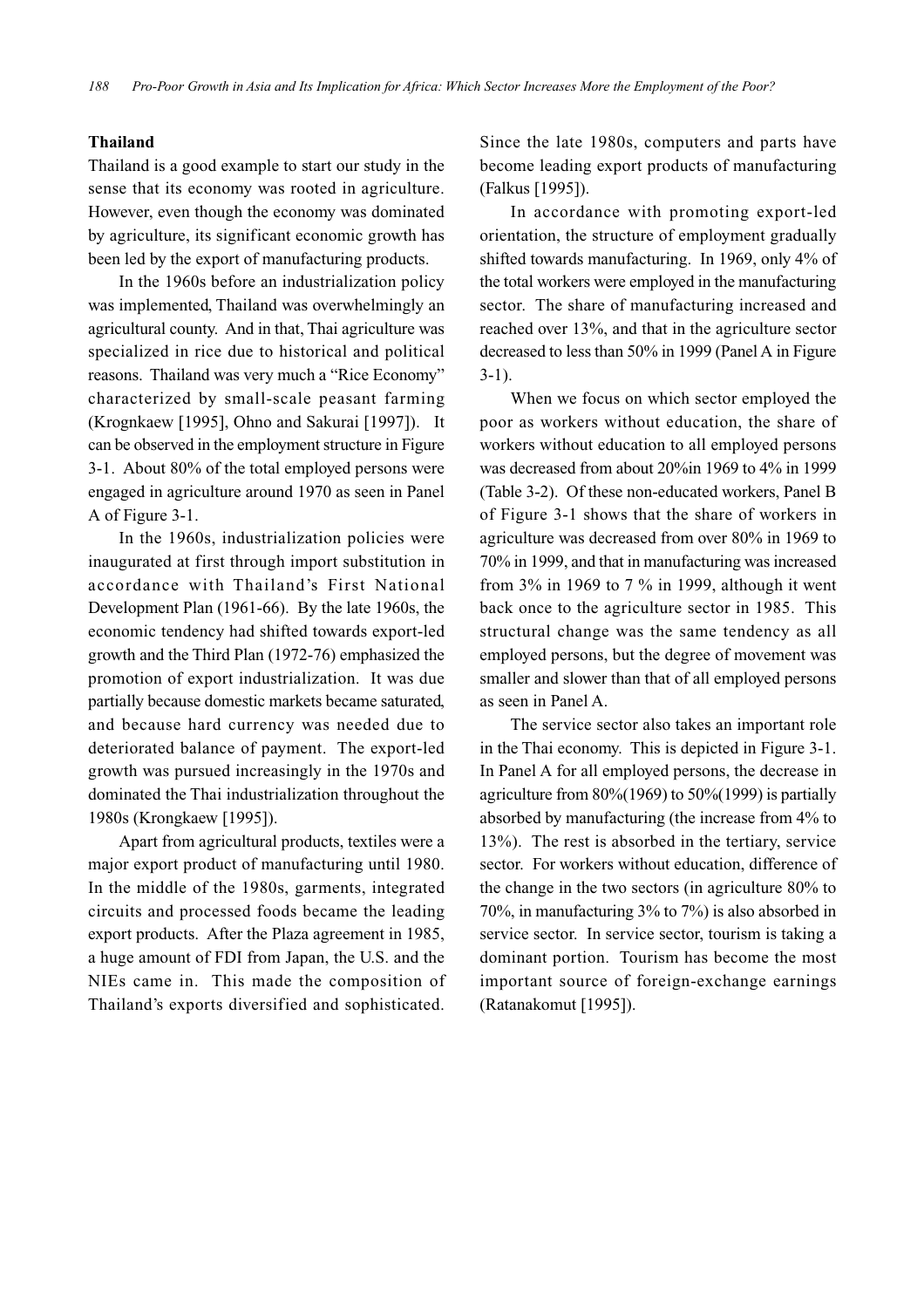



Panel A: All Employed Persons

Sources: See Appendix.

**Table 3-2 Share of Workers Without Education to All Employed Persons : Thailand**

| 1969   | 1971   | 1975      | 1980  | 1985  | 1990  | 1995  | 1999  |
|--------|--------|-----------|-------|-------|-------|-------|-------|
| 18.48% | 14.42% | $11.02\%$ | 8.95% | 7.37% | 5.42% | 4.19% | 4.01% |

Note : Data for 1869-1985, all employed persons whose age are 11years and above are counted. For those of 1990-1995, 13 years and above are counted. Sources: See Appendix.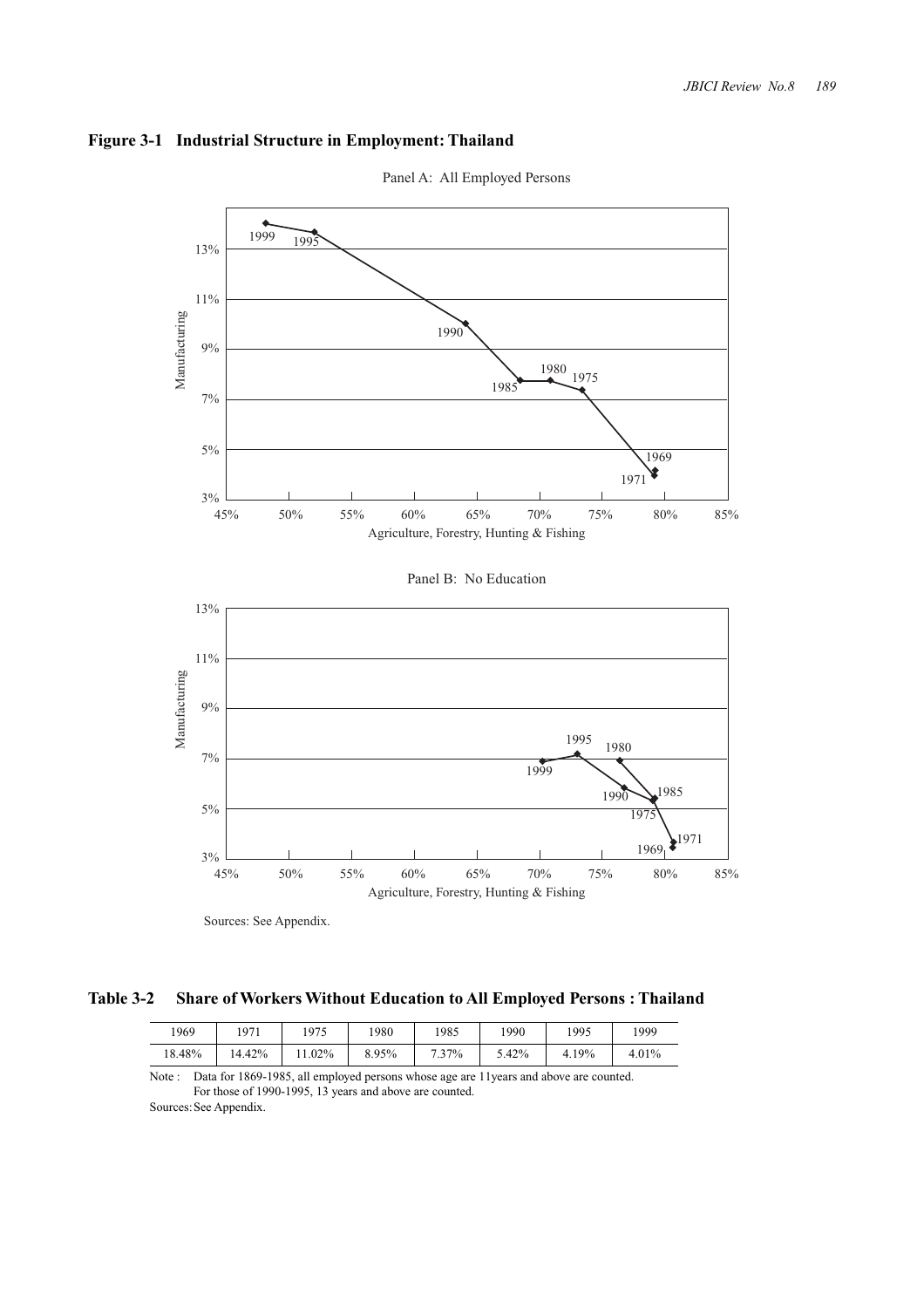#### **Taiwan**

Taiwan is another example of development experience with export-led orientation with labor intensive industries although agriculture was prevalent before it turned to industrialization.

In the 1950s, Taiwan adopted an import substitution strategy, but the small and protected domestic market became quickly inadequate. An export-promotion strategy was adopted at the end of the 1950s. To promote exports, removing and neutralizing distortions resulting from the import substitution phase were attempted. In addition, in order to give new incentives for export, an export processing zone (EPZ) was established in 1965 as the first such attempt in the world.(Tsai and Tsay [2002]) In the 1960s, the textile industry was a leading in exports. It diversified to simple parts of electronics and plastic products in the late 1960s. In the 1970s, it began producing electronics items such as calculators and telephones, and then expanded into personal computer production (Hattori and Sato [1997])

In 1966, just after the establishment of the EPZ, about 13% of all employed persons was engaged in manufacturing and about 40% were absorbed in agriculture, hunting, forestry and fishing. The establishment of the EPZ contributed to reducing poverty by offering employment opportunities, especially for the employment of a low-skilled labor force. The EPZ tended to hire female and young workers as new entrants into the labor market (Tsai and Tsay [2002]). In accordance with industrialized development, workers were shifted toward the manufacturing sector until 1985 (Panel A of Figure 3-2). With the peak at 1985, the share of employed persons in both agriculture and manufacturing decreased. Employed persons began to be absorbed in service sector.

For data of the poor, only statistics on illiteracy by industry were available so that attention should be paid to comparisons with other countries. Panel B of Figure 3-2 shows the employment change of illiterate people. About 65% of the illiterate people among total workers were employed in agriculture and 5% were employed in manufacturing in 1966. Unlike all employed persons, illiterate people continued to shift from agriculture to manufacturing even after 1985.

#### **Indonesia**

The last example of East Asian economies is Indonesia because its share of agricultural products to GDP was also high. At the same time, unlike Thailand and Taiwan, Indonesia is endowed with natural resources such as crude oil, natural gas, rubber and coffee. In addition, Indonesia has a large market scale in terms of its large population. With these comparative advantages in primary products and labor, Indonesia has specialized in resource and labor intensive industries. However, exporting primary goods caused overvaluation of the Indonesian Rupiah. This overvalued exchange rate impeded growth of exports of non-oil products such as manufactured products.

Industrialization in Indonesia was undertaken at first with an import substitution strategy in the 1960s. Indonesia's market was relatively big so that the import-substitution strategy could continue to satisfy its economic activities, and it did not need to expand markets internationally. In the early 1980s, the world recession and the sluggish price of crude oil damaged the Indonesian economy, which had heavily depended its export on crude oil. At last in the middle of the 1980s, Indonesia began to strengthen exports with non-oil industries. In the late 1980s, FDI from Japan and the NIEs brought in labor-intensive industries such as textiles, footwear and electronics processing industries. (Ohno and Sakuari [1997])

Concerning employment of workers in Indonesia, over 60% of the total employed persons were engaged in agriculture and persons who engaged in manufacturing were less than 10% in 1976 (Fig 3-3, Panel A). Since the government began to promote exports in the non-oil sector in the 1980s, workers became absorbed in manufacturing. The share of manufacturing by the total employed persons increased after 1986 from 8% to 13% in 2000 and that of agriculture was decreased to 45%. Regarding the poor in terms of non-educated workers, the share in agriculture was about 70% and that in manufacturing was still less than 10% throughout the period. The situation in 2000 went back to that in 1976, the starting point of our analysis, although the share of non-educated people to all employed persons decreased from over 30% in 1976 to less than 8% in 2000 (Fig 3-3, Panel B). This situation may have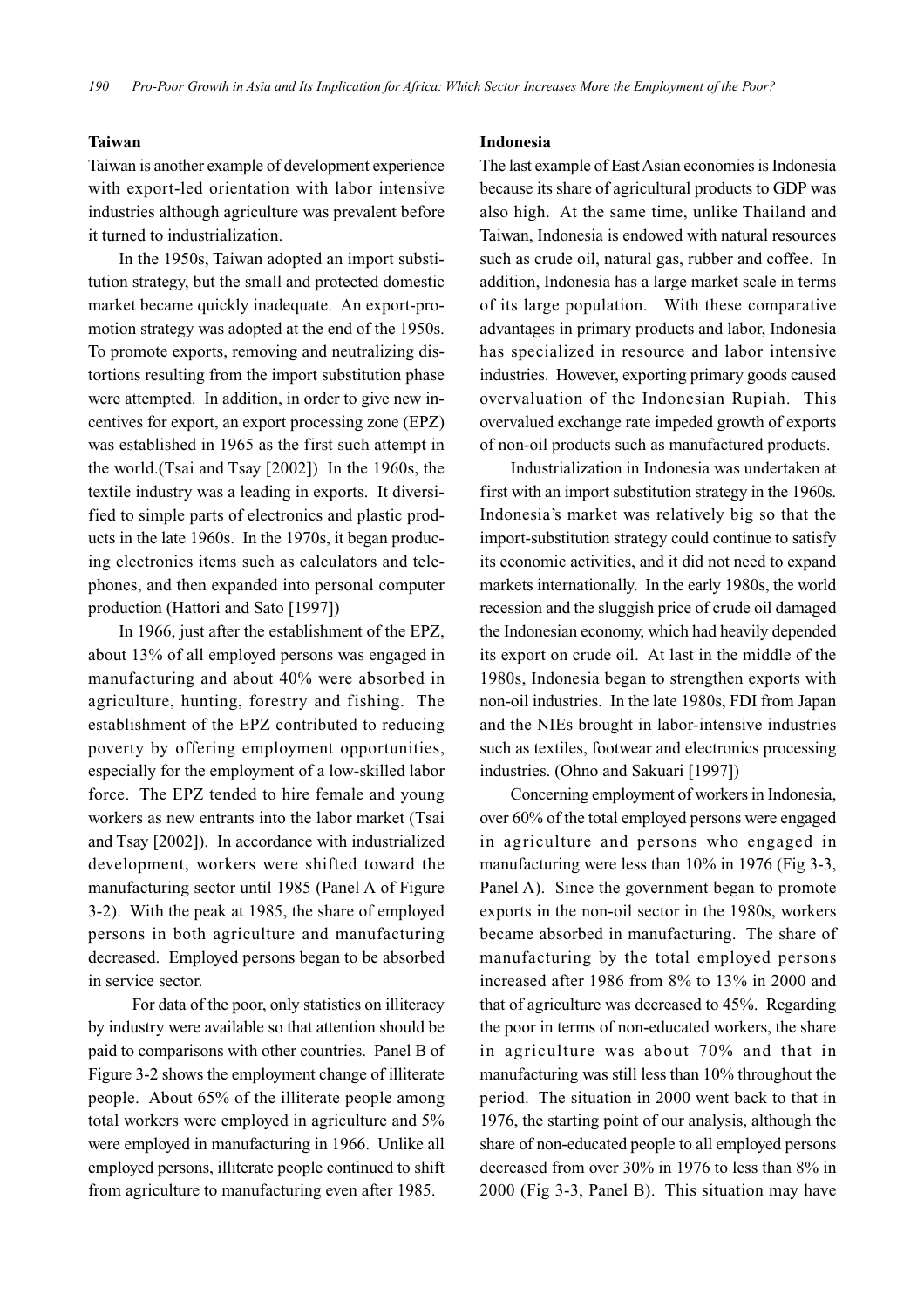

### **Figure 3-2 Industrial Structure in Employment: Taiwan**

**Table 3-3 Share of Illiterate Workers to All Employed Persons : Taiwan**

| 1966   | 1975   | 1983     | 1985  | 1990  | 1995*  | 2000*  |
|--------|--------|----------|-------|-------|--------|--------|
| 16.99% | 10.08% | $0.64\%$ | 5.84% | 3.78% | 26.54% | 18.37% |

Notes : Data for 1996, all employed persons whose age are 12 years and above are counted.

Data after 1975, 15 years and above are counted.

Share of primary school  $&$  below to all employed persons. In after 1996, there was no more category of "illiteracy" in the table of education by industries. It seemed to have been merged in a category "primary school & below". This implies the number of illiterate people decreased low enough to become negligible.

Sources: See Appendix.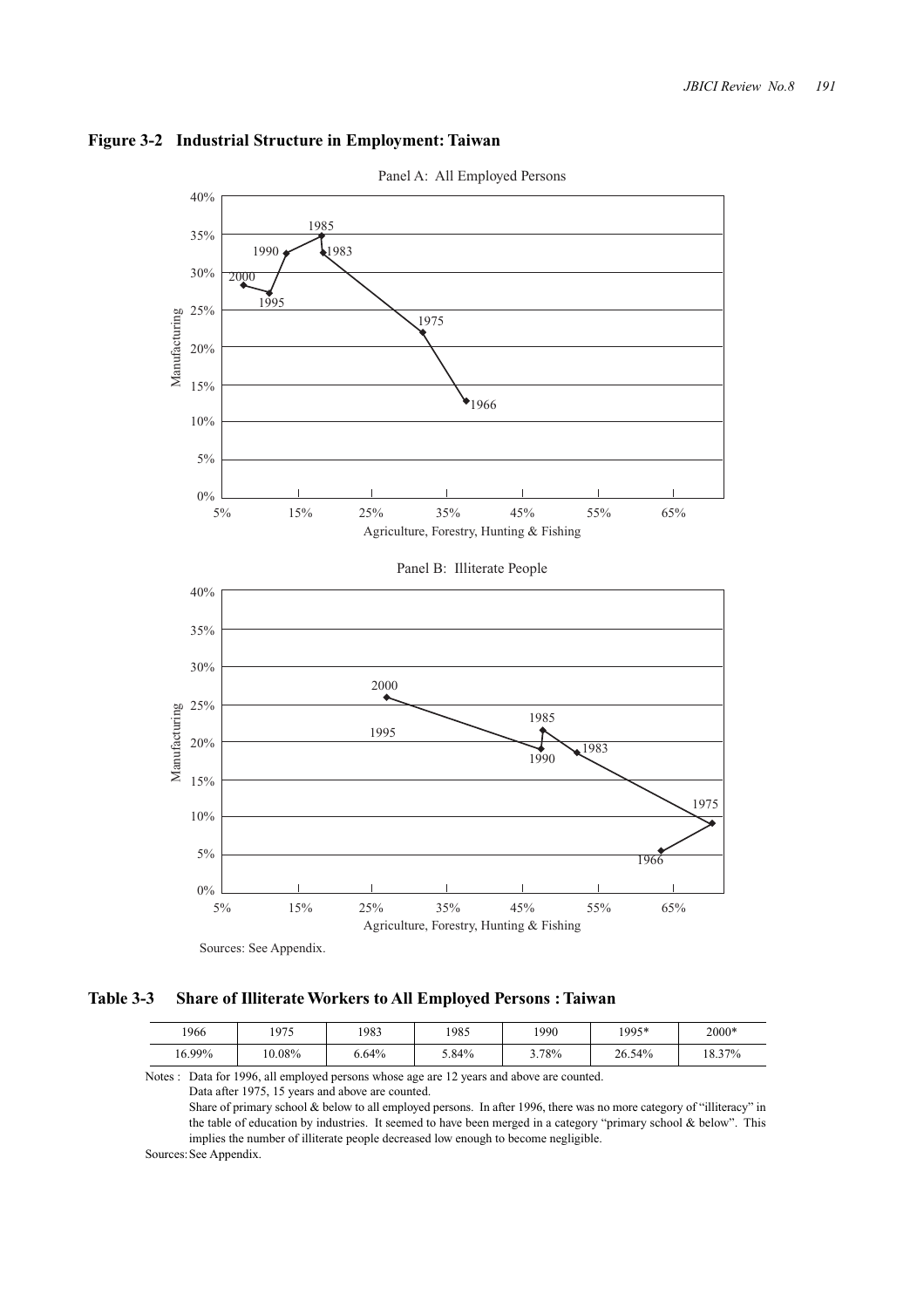



**Table 3-4 Share of Workers without Education to All Employed Persons : Indonesia**

| 976    | 986    | 1991   | 1996  | 2000  |
|--------|--------|--------|-------|-------|
| 31.50% | 18.90% | 13.40% | 9.96% | 7.90% |

Sources: See Appendix.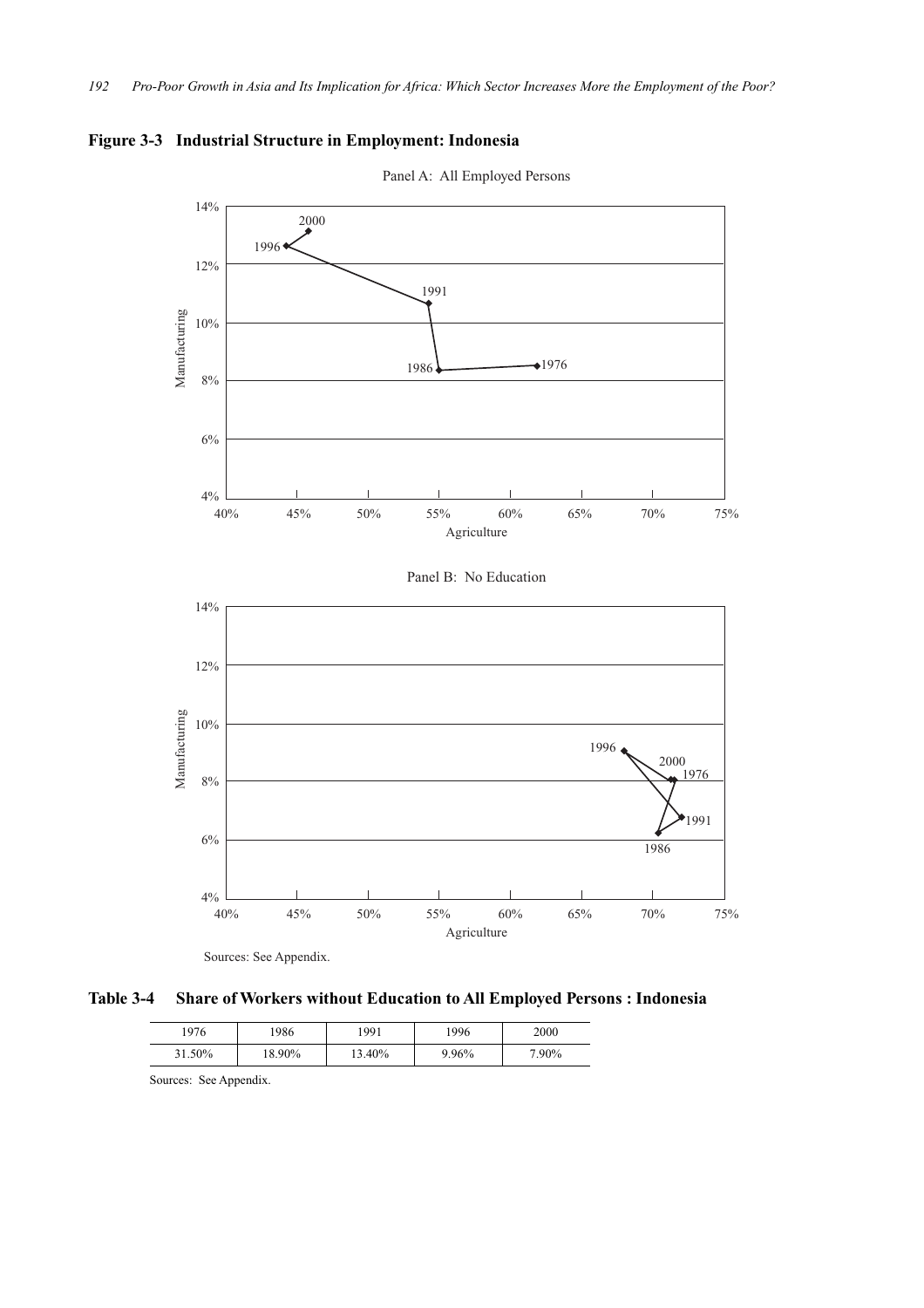resulted partially from the late policy change to promote exports by manufacturing industries and from the Asian Financial crisis in 1997. The tendency of absorbing the poor by the manufacturing industries since the 1990s seemed to be temporally taken away by the Asian Financial Crisis. Further observation is to be kept on.

In summing up the above three cases of East Asian economies, employment absorption was shifted from agriculture to manufacturing as a whole both in the total employed persons and non-educated persons in accordance with development with an export-led orientation, although the magnitude of the change was small and slow for non-educated persons. We could also observe that whenever countries turned to exportled orientation policies, labor-intensive manufacturing industries offered employment opportunities even for non-educated workers.

These three countries were agricultural countries before industrialization. Although the employment structure has been shifted to the manufacturing sectors, agriculture has still its role. At the early stage of industrialization, an initial investment was required in the form of capital, such as equipment and plant even in light industries. Revenue by exports of agricultural products made possible such initial investments (Ohno and Sakuari [1995]).

In addition, agriculture may have helped to avoid vulnerability of economies in a way that it offered employment opportunities in neighborhood, and that it provided food security for daily life. At the time of the financial crisis in 1997, agriculture definitely helped daily life of the poor. The financial crisis was caused by the coexistence of the weakness of financial sectors and the success of the manufacturing sector (Ito [2001]). Robust agricultural development greatly contributes to the success of the manufacturing sector.

# **4. Comparison with Africa and South Asia**

Poverty has not been reduced as much in Africa and South Asia as in East Asia. In this section we will apply the same methodology that we used in the previous section to some African and South Asian countries and see how industrial structure in employment of the poor has evolved in those countries. As we will see below, most of the African and South Asian countries have not experienced as dramatic a structural change in employment as in East Asia over the last three decades.

# **4.1. Variation in Structural Changes in Employment of the Poor by Industry**

There is wide variation in the performance of poverty reduction and economic growth in Sub-Saharan Africa (Court and Yanagihara [1998] , Wood and Mayer [2001]). In terms of economic growth, Botswana records the highest growth rate for the last 30 years in the world. It is noticeable that the growth rate of Botswana was higher than even many economies in East Asia during that time (Acemoglu, Johnson and Robinson [2003]). Recently, Equatorial Guinea and Gabon attained rapid economic growth due to sales of petroleum. In the meantime, there are several countries where civil wars continue and economic activities have seriously shrunk.

We will apply the methodology utilized in the previous section for East Asian economies to African and South Asian countries where necessary data are available from either population censuses or labor force surveys. So far we have succeeded in collecting the data of Malawi, Mauritius, Seychelles and South Africa in Sub-Saharan Africa, and Bangladesh and India in South Asia. Let's see which sector led employment of the poor in the respective countries in Africa and South Asia one by one.

#### **Mauritius**

We would like to start this investigation with Mauritius because this country shares features of economic growth with typical East Asian economies the most (Lamusse [1995], Wellisz and Saw [1993]). Mauritius is an island country which is located east of Madagascar. Mauritius initiated export-oriented industrialization by producing labor-intensively manufactured goods, *e.g.* wearing apparel, in the Export Processing Zone (EPZ). Wearing apparel was a major item of exports from Hong Kong, Korea and Taiwan during the 1960s-70s, and from Indonesia, Malaysia, the Philippines and Thailand during the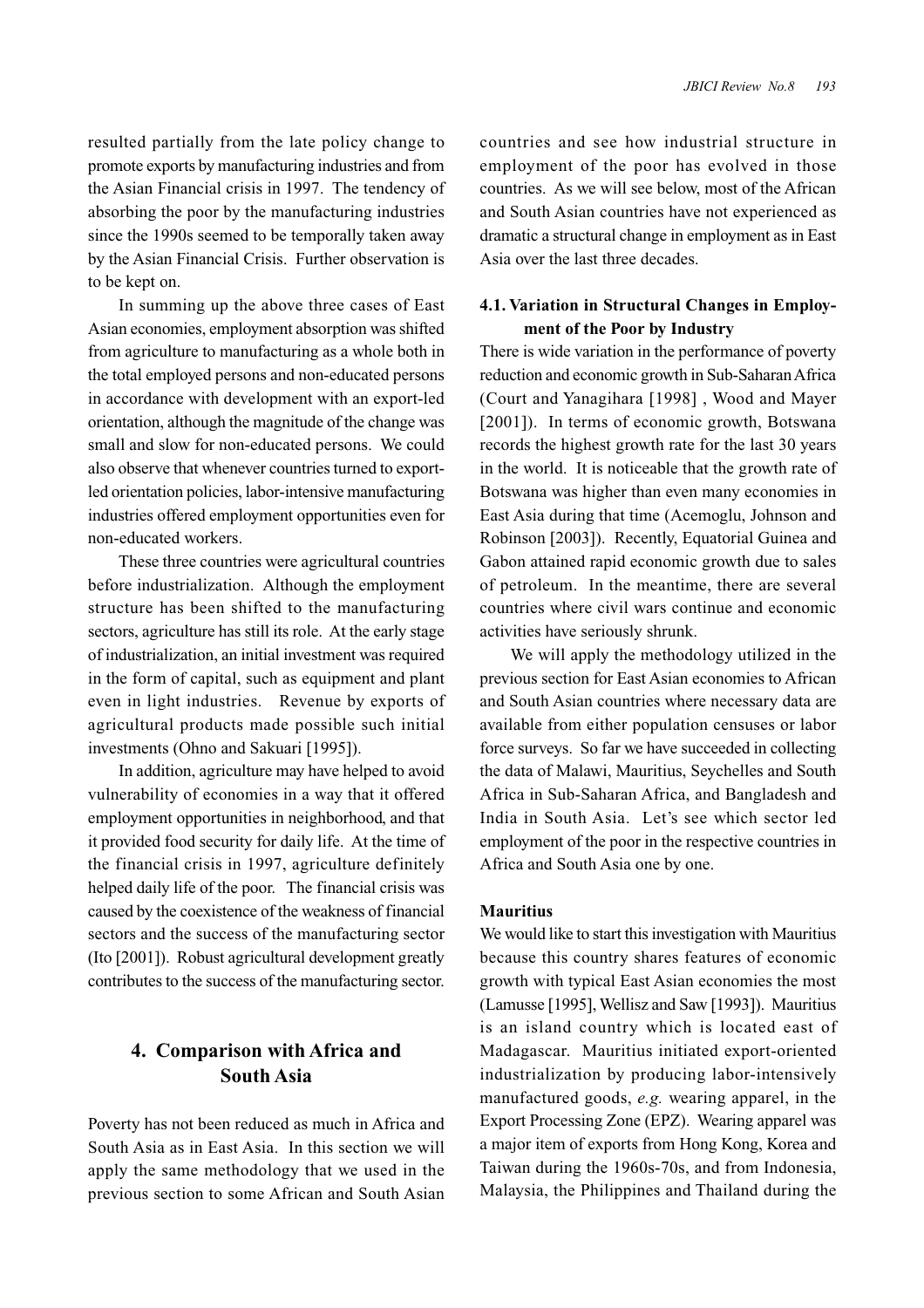1970s-80s (Hirata and Nohara [1989], Suehiro [1982], Yamagata [1998], Yamazawa and Watanabe [1988]). Now China is a leading country in exporting wearing apparel from East Asia. It is noticeable that East Asian economies, *e.g.* Taiwan and the Philippines, were very keen to construct EPZs in their initial phase of industrial development (Scott [1979], Tecson and Nohara [1987]).

Sugarcane plantations were a dominant sector for employment outside of family farming in Mauritius up to the middle of the 1970s. In addition, tourism industry also earned foreign exchange. Laborintensive manufacturing industries led by wearing apparel started absorbing labor remarkably in the 1970s. It is seen in Panel A of Figure 4-1 that the share of total employment in agriculture, forestry, hunting and fishing started declining at the same time, and the share declined by 20 percentage points till 2000 on the Island of Mauritius.<sup>20</sup> The manufacturing industry increased the share as much as 20 percentage points, instead. Panel B of the same figure reveals that the same patterns are shared with employment of uneducated workers. Even though the scale of changes in the share in employment is smaller, it is apparent that the primary industry gradually lost ground and the manufacturing industry gained the share in terms of employment of uneducated workers. Of course, the share of the primary industry for the uneducated is considerably greater than the same ratio of total employment, which implies that primary industry is still very important to provide employment opportunities for the uneducated. At the same time, the ratio of workers without education to total employment decreased from 1972 till 2000, as shown

in Table 4-1.

#### **Seychelles**

The Seychelles is another unique island country in Sub-Saharan Africa, which is surrounded by the Indian Ocean. Her population is as small as eighty thousand while her per capita income is one of the highest in Sub-Saharan Africa. The main industry is tourism. The growth rate of per capita GDP was moderately high, which was more than 2%, among Sub-Saharan Africa for the 1980s-90s.

The direction of changes in industrial structure in terms of employment in the Seychelles is the same as that of the Island of Mauritius (Figure 4-2). Primary industry lost its share in total employment and Manufacturing gained, instead. However, the magnitude of the changes is not as much as in the case of Mauritius. The primary industry lost around 10% and manufacturing gained only 2% for 1977- 1994, while the remaining 8% points was absorbed by the service sector.

The structural changes are more outstanding in employment of the uneducated, though. Primary industry decreased its share by around 30% during the same period. However, most of the uneducated leaving primary industry seemed to go to the service sector, since the share of manufacturing increased by only 4%.

It is notable that the ratio of workers who have not been to school to total employment has substantially declined in 1977-94 (Table 4-2). Poverty reduction proceeded with the shift of workers from primary to tertiary and secondary sectors and extension of primary education.

<sup>20</sup> Mauritius consists of a main island, which is called Mauritius, and several islands. The second biggest island is Rodrigues whose population is a few percent of the whole population of the country of Mauritius. Since the data of employment in 1972 is available only for the Island of Mauritius, only data of the island are used in Table 4-1 and Figure 4-1.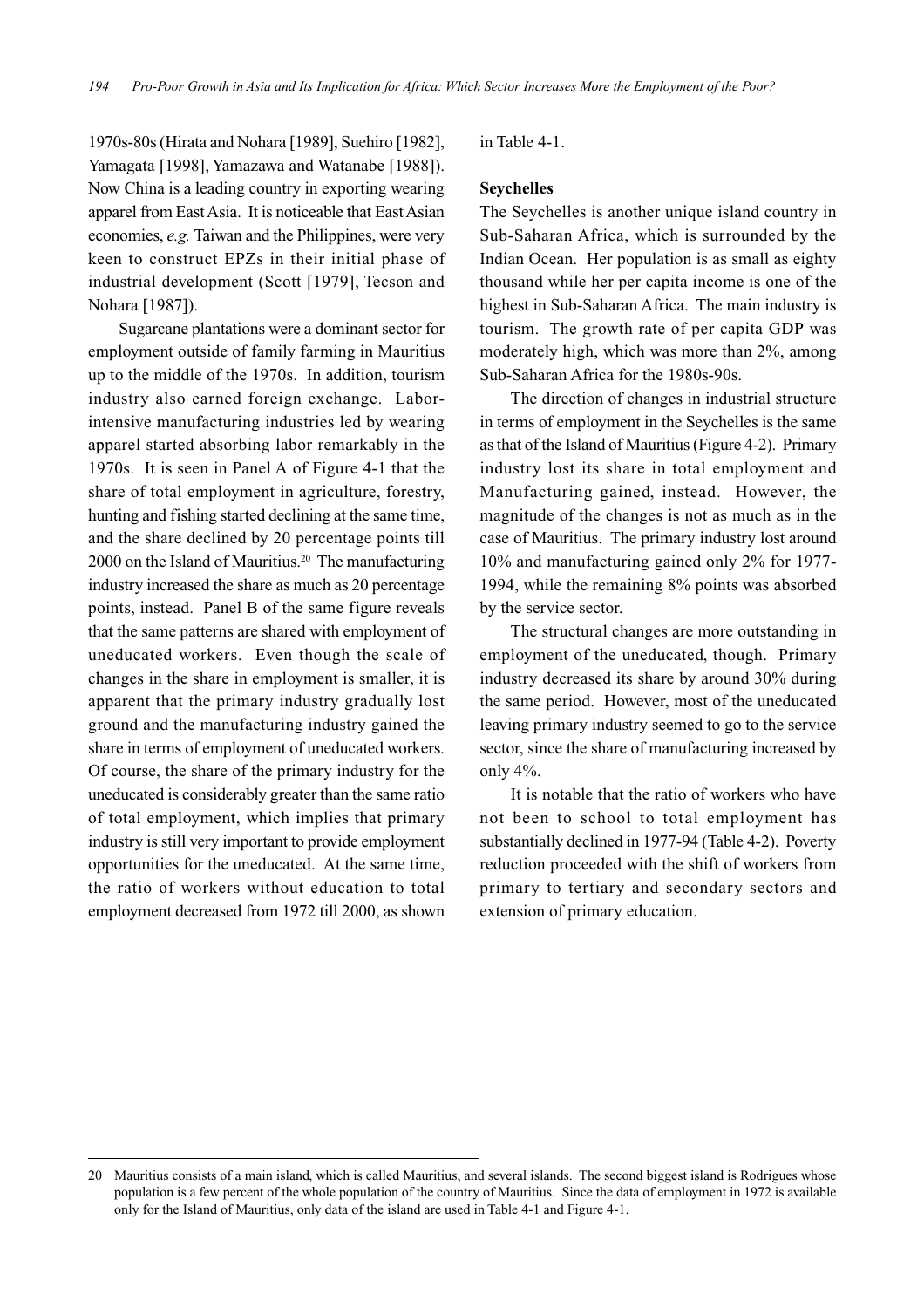



Panel A: All Employed Persons

Sources: See Appendix.

**Table 4-1 Share of Workers Without Education to All Employed Persons: Island of Mauritius**

| 072   | 1983  | 1990 | 2000 |
|-------|-------|------|------|
| $7\%$ | 13.2% | 8.3% | 4.6% |

Notes: As for 1990 and 2000 all employed persons whose age is 12 years or more are counted. As for 1972 and 1983, only a part of the employed persons in age-group 12 to 14 is included in the data. Sources: See Appendix.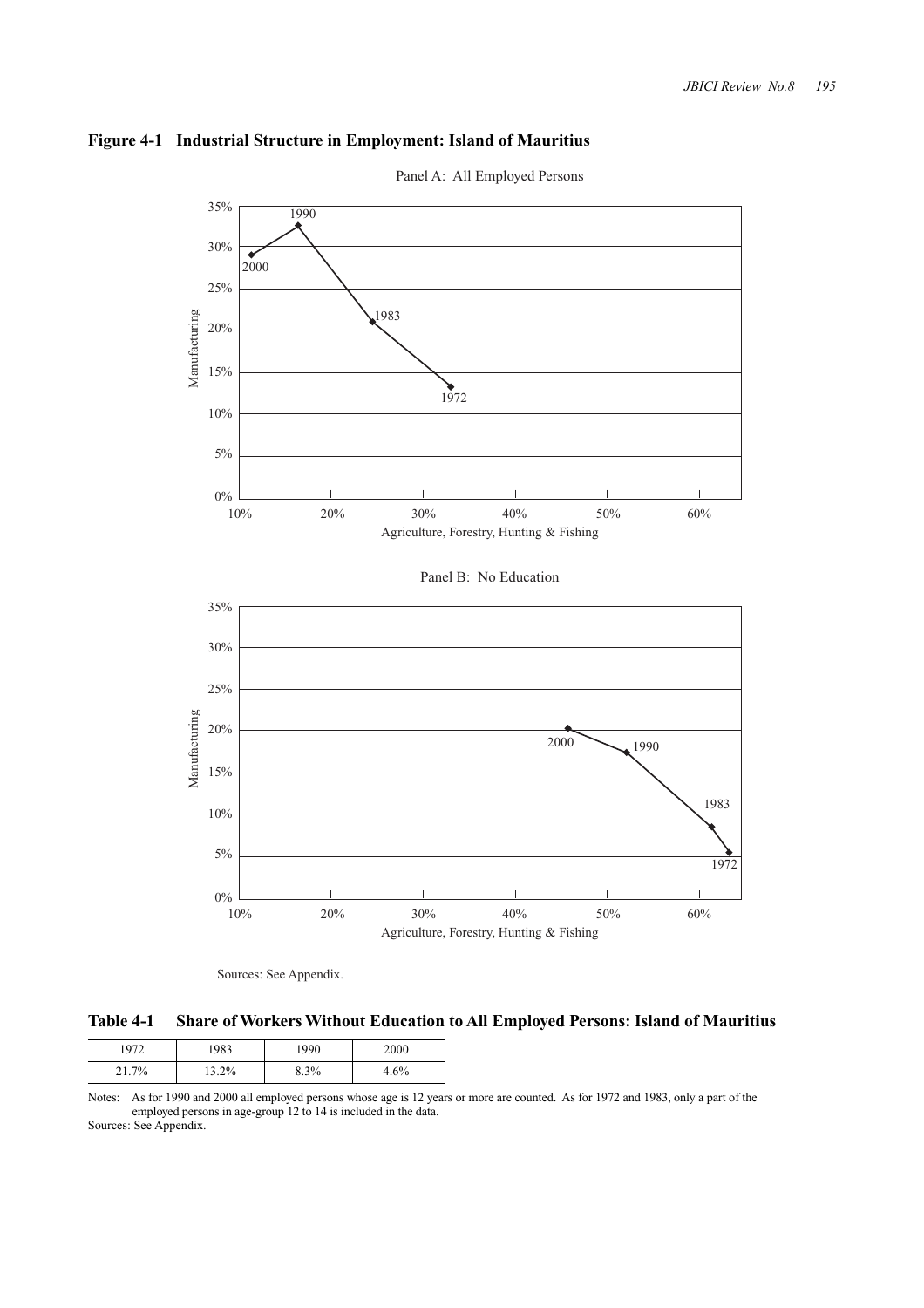

**Figure 4-2 Industrial Structure in Employment: Seychelles**



**Table 4-2 Share of Workers Without Education to All Employed Persons: Seychelles**

|       | 087  | 1004    |
|-------|------|---------|
| 12.3% | 5.6% | $3.9\%$ |

Sources: See Appendix.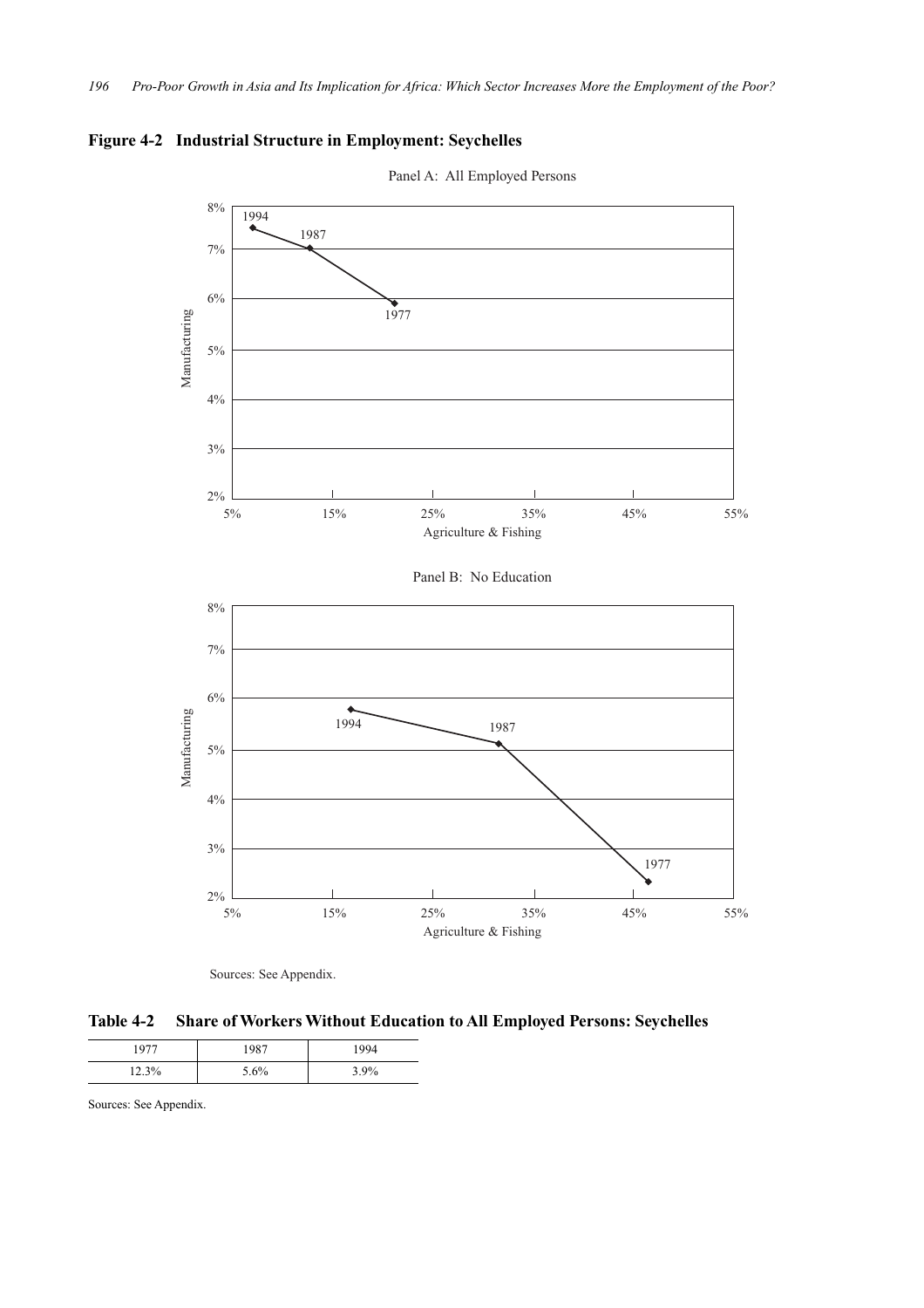### **South Africa**

South Africa is a representative country of Sub-Saharan Africa, though this does not imply it is a typical country among Sub-Saharan African countries (Hirano [2002]). South Africa is as great as about 40% in Sub-Saharan Africa in terms of GDP, which is due to both high per capita income and large population. The share of manufacturing in GDP in South Africa is one of the highest as well as Mauritius.

By contrast with Mauritius, absorption of employment into the manufacturing industry has not been dramatic in South Africa. Panel A of Figure 4- 3 shows that primary industry lost in share of total employment for the 1970s-80s by 20%. However, manufacturing absorbed only a few percentage points of them. Accordingly, the service sector, the mining sector, etc. increased the share of total employment. Panel B of Figure 4-3 is a mirror image of Panel A of the same figure. The share of the primary industry in employment of the uneducated even increased from 1960 to 1970 by 5% points. Then, the industry considerably lost in its share in 1970-1991. Meanwhile, manufacturing gained only marginally. The difference between Mauritius and South Africa lies in the industrial structure in the manufacturing industry. While labor-intensive wearing apparel dominates Mauritian manufacturing, industrial structure of the South African manufacturing is richer in the sense that various manufacturing industries, e.g. food processing, paper and paper products, chemicals, iron and steel, fabricated metal, and machinery, have

substantial shares in terms of value added. Thus, it is considered that industrial development in Mauritius has been relatively more labor-absorbing than that of South Africa.

In the meantime, as Table 4-3 shows, primary education has been continuously extended in South Africa in 1960-91. It turns out this is not a general feature in Sub-Saharan Africa.

### **Malawi**

Table 4-4 shows that the share of uneducated workers increased in Malawi between 1977 and 1987. Malawi is the only country in our sample which experienced a decline in the share. The pattern of changes in industrial structure in employment is exactly opposite (Figure 4-4, Panel A). For 1977-87 the share of the primary industry in total employment had increased while the share of the manufacturing industry had decreased. The shares of the primary and manufacturing industries in terms of employment of uneducated workers changed in a similar way to those in total employment (Figure 4-4, Panel B).

Malawi experienced rapid economic growth during the period 1964-79 with the average annual growth rate of 5.9% in real GDP. Due to the world recession led by the second oil price hike, Malawi's growth has tapered off since 1980 and the growth rate in real GDP turned negative for 1980-98 (Pryor [1990], Lal and Myint [1996], pp. 180-184). Since 1980 poverty reduction in terms of both income and education has appeared stagnant.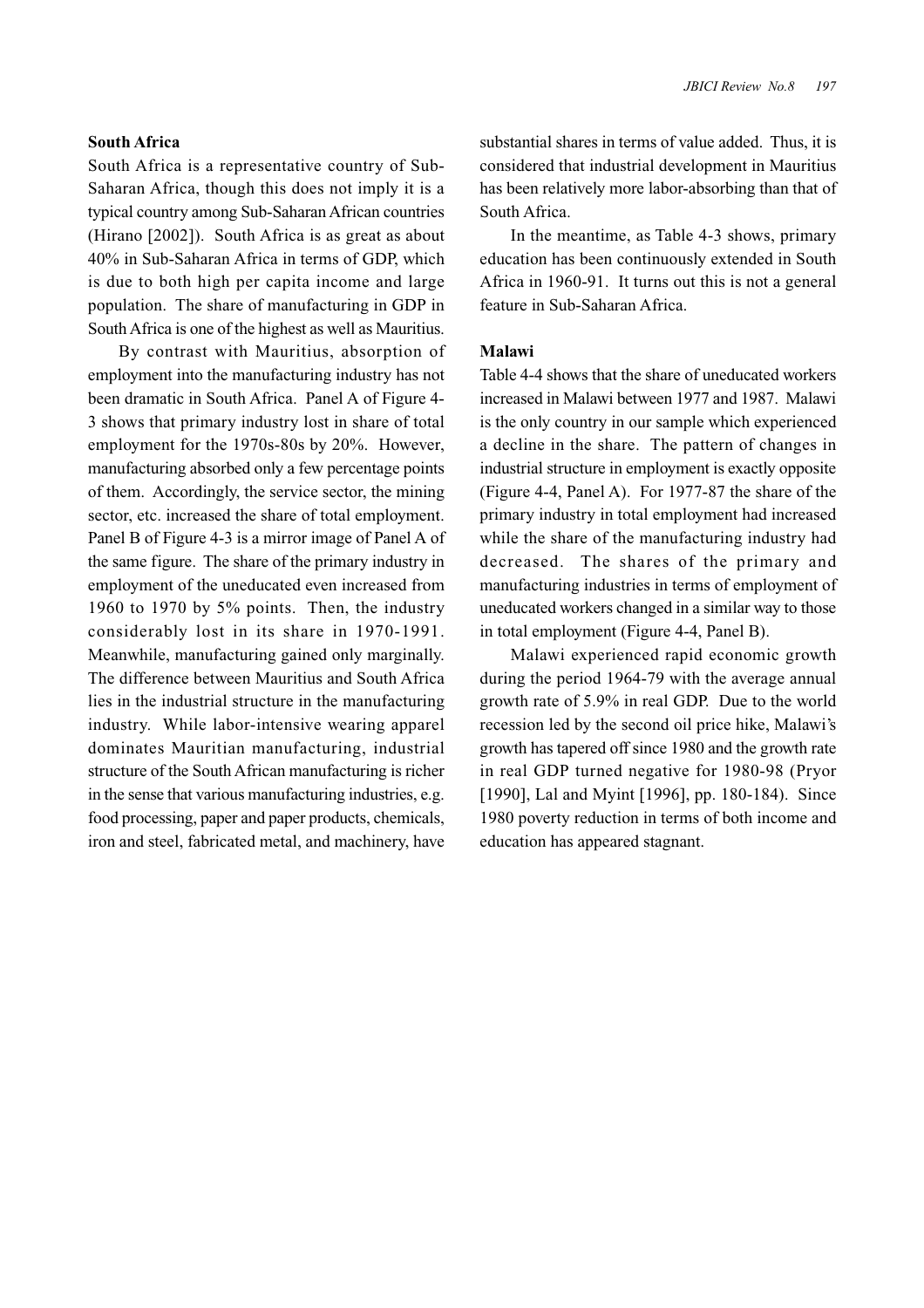

**Figure 4-3 Industrial Structure in Employment: South Africa**



Panel A: All Employed Persons

Sources: See Appendix.

**Table 4-3 Share of Workers Without Education to All Employed Persons: South Africa**

| 1960  | 1970  | 1991  |
|-------|-------|-------|
| 46.1% | 37.6% | 15.6% |

Sources: See Appendix.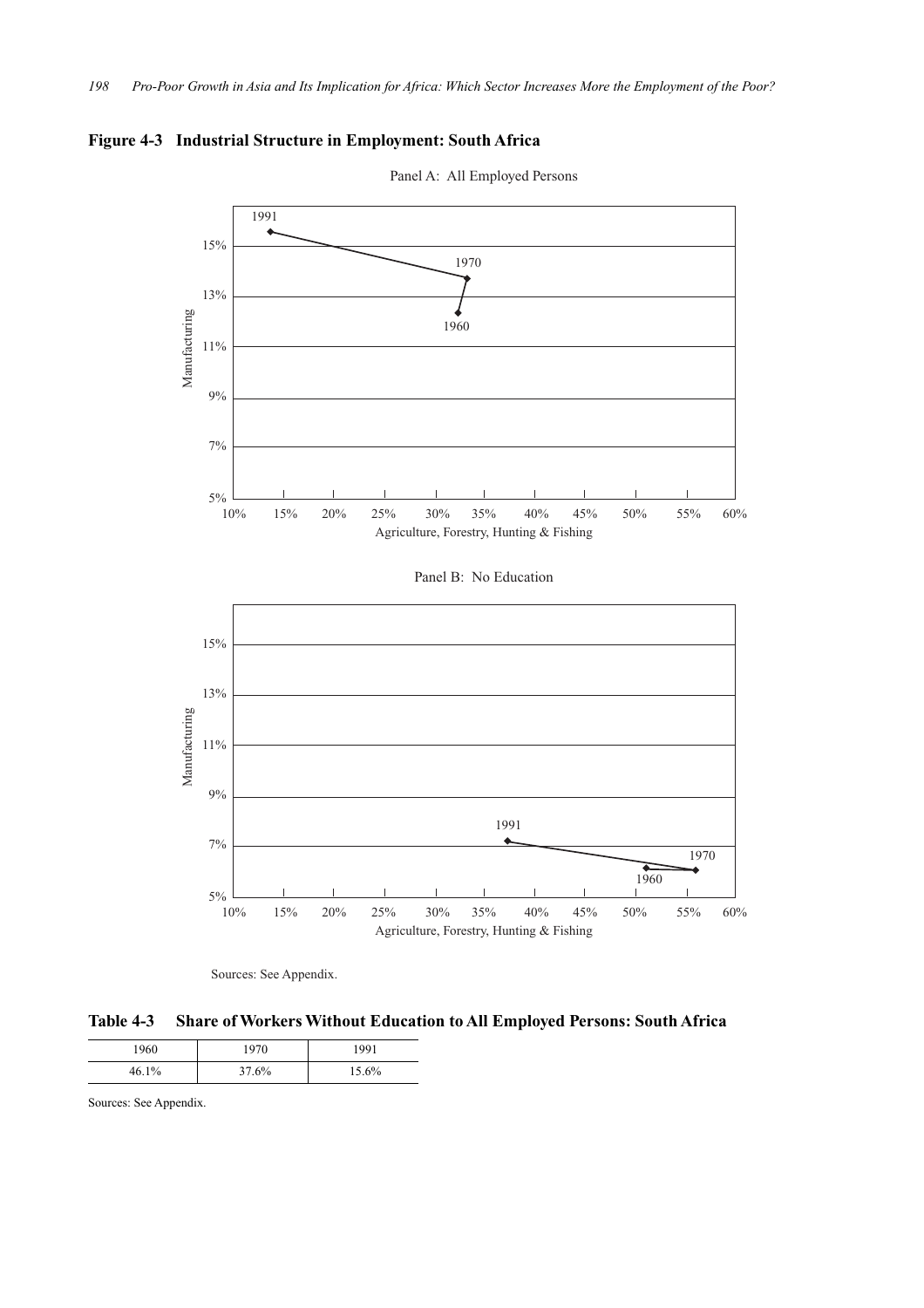





**Table 4-4 Share of Workers Without Education to All Employed Persons: Malawi**

|       | 1087  |
|-------|-------|
| 52.8% | 54.3% |

Sources: See Appendix.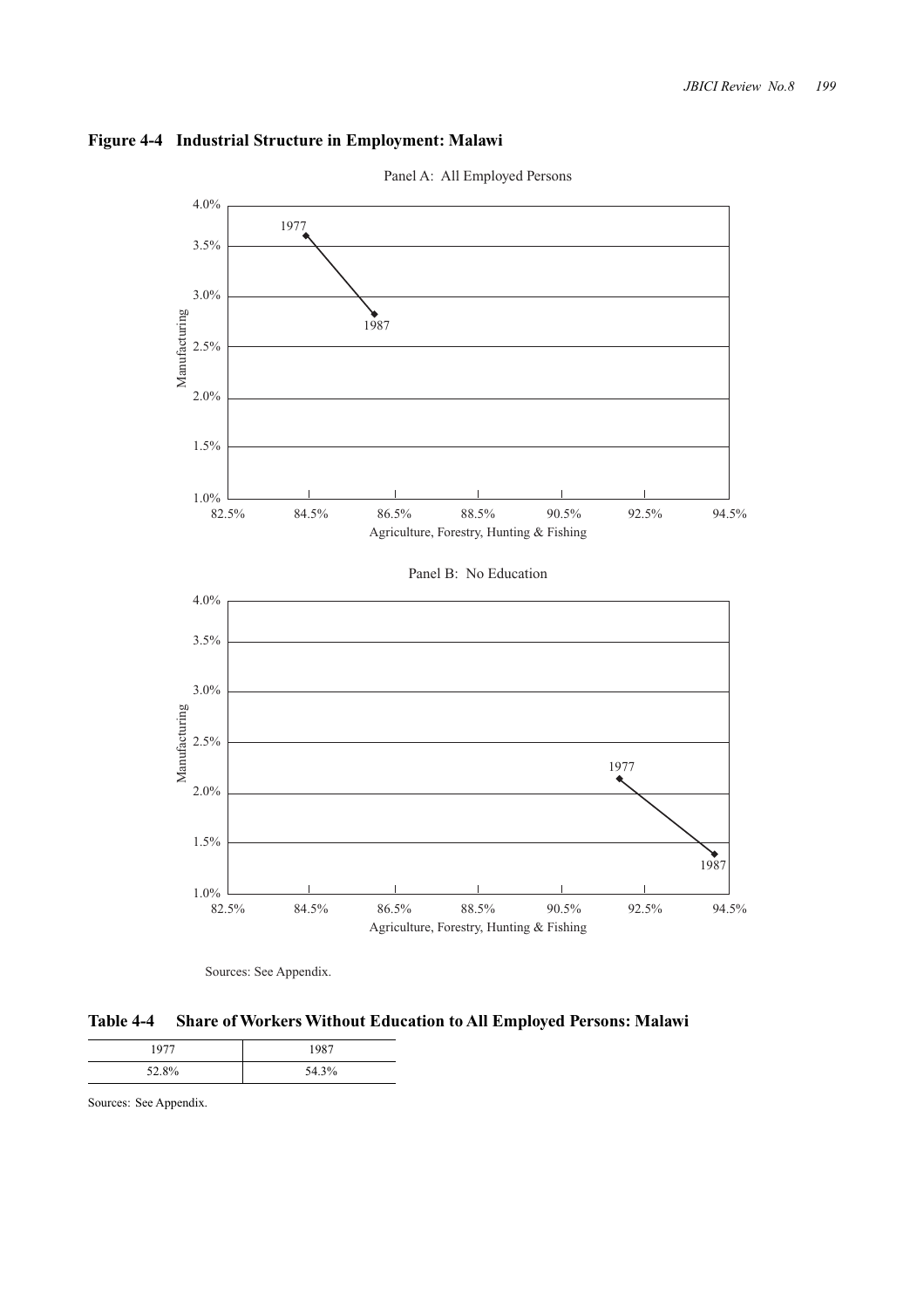#### **India**

South Asia is another continent yet it made good progress in poverty reduction in general. We look now into the cases of India and Bangladesh where necessary data for this analysis are available.

In India a comprehensive population census is conducted every decade. The latest census data available to us is the one published in 1991. Since the data of employment by educational level and industry showed up for the first time in 1961, four sample points, *i.e.* 1961, 1971, 1981, and 1991, are available to us.

Panel A of Figure 4-5 shows that only a marginal decline in the share of the primary sector in terms of total employment took place in India for three decades, the 1960s-80s. Since 1961 only 5% of the share decreased till 1991. During the same period, the share of manufacturing did not increase steadily. Panel B of the same figure shows a more striking trend in the shares in employment of uneducated workers by industry. According to the figure, the share of the primary sector increased by 8% and that of the manufacturing industry decreased by around 4%. It looks like for uneducated workers employment opportunities in the primary sector expanded more (or shrink less) than in the manufacturing sector.

Table 4-5 shows that the ratio of the uneducated to total employment went down from the high level of 90.0% to 60.8% during the three decades. However, note that 60.8% of the ratio in 1991 in India is very high in comparison with 15.6% and 5.4% of the same ratio in South Africa in 1991 and in Thailand in 1990, respectively.

There are two factors to help understand the trends in employment in India. First, India had a long tradition of industrialization for self-sufficiency. Because of the large domestic market, India was more likely to focus on the domestic market than international markets. Only in the beginning of the 1990s, she started full-fledged trade liberalization, which may help Indian comparative advantages be realized adequately. However, the latest data are the ones in 1991 that could not reflect the effects of trade liberalization fully.

Second, the definition of "Worker" in population census of India is not exactly the same as that used internationally, and has been modified since 1961 (*Census of India* 1991 [1997], pp. 1-2). According to the "General Note on the Economic Tables" of the *Census of India* 1991, the unemployed were not included in "Workers" in any issues of the *Census of India*. Moreover, the definition of the employed became more limited in 1971, compared with that in 1961, in the sense that the reference period for employment was shortened from 15 days in 1961 to a week in 1971. People were categorized under "Workers" if they were employed during the reference period even once. In 1981 and 1991, the definition "Workers" were expanded, and expanded "Workers" were divided into two further categories, i.e. "Main Workers" and "Marginal Workers" by the criterion of the number of working days. People who worked for 183 days or more were included in "Main Workers," and those who worked for less than 183 days were called "Marginal Workers."

In Table 4-5 and Figure 4-5, we use this expanded definition of "Workers". Since the definitions of "Workers" are not exactly the same for the four sample periods, the changes in the share may contain those due to changes in definition. In this sense, this result is very preliminary, and a more detailed study should be undertaken.<sup>21</sup>

<sup>21</sup> We appreciate Uma Rani's suggestion that the Labor Force Survey should be used instead of population census due to its consistency even though the Labor Force Survey is a sample survey. We regret that we have not reflected her suggestions in our paper, even though she has already provided various data sets of the Labor Force Survey. Moreover, handling of "Household Manufacturing," and "Marginal Workers" will also be issues to investigate more thoroughly.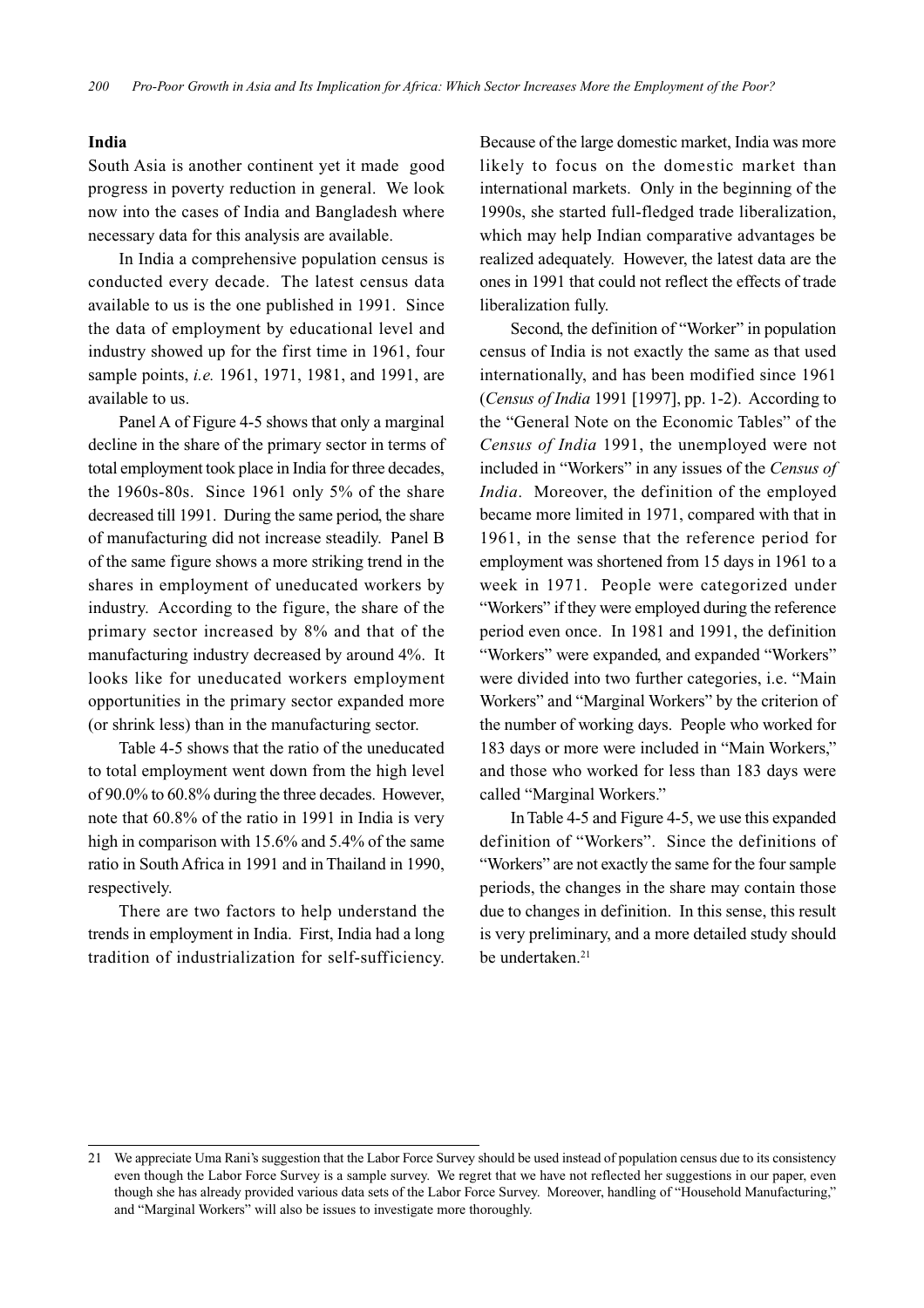

## **Figure 4-5 Industrial Structure in Employment: India**



Sources: See Appendix.

**Table 4-5 Share of Workers Without Education to All Employed Persons: India**

| 1961  | 1071  | 981*  | 991*  |
|-------|-------|-------|-------|
| 90.0% | 72.8% | 72.3% | 60.8% |

Notes: \* total workers include marginal workers. Sources: See Appendix.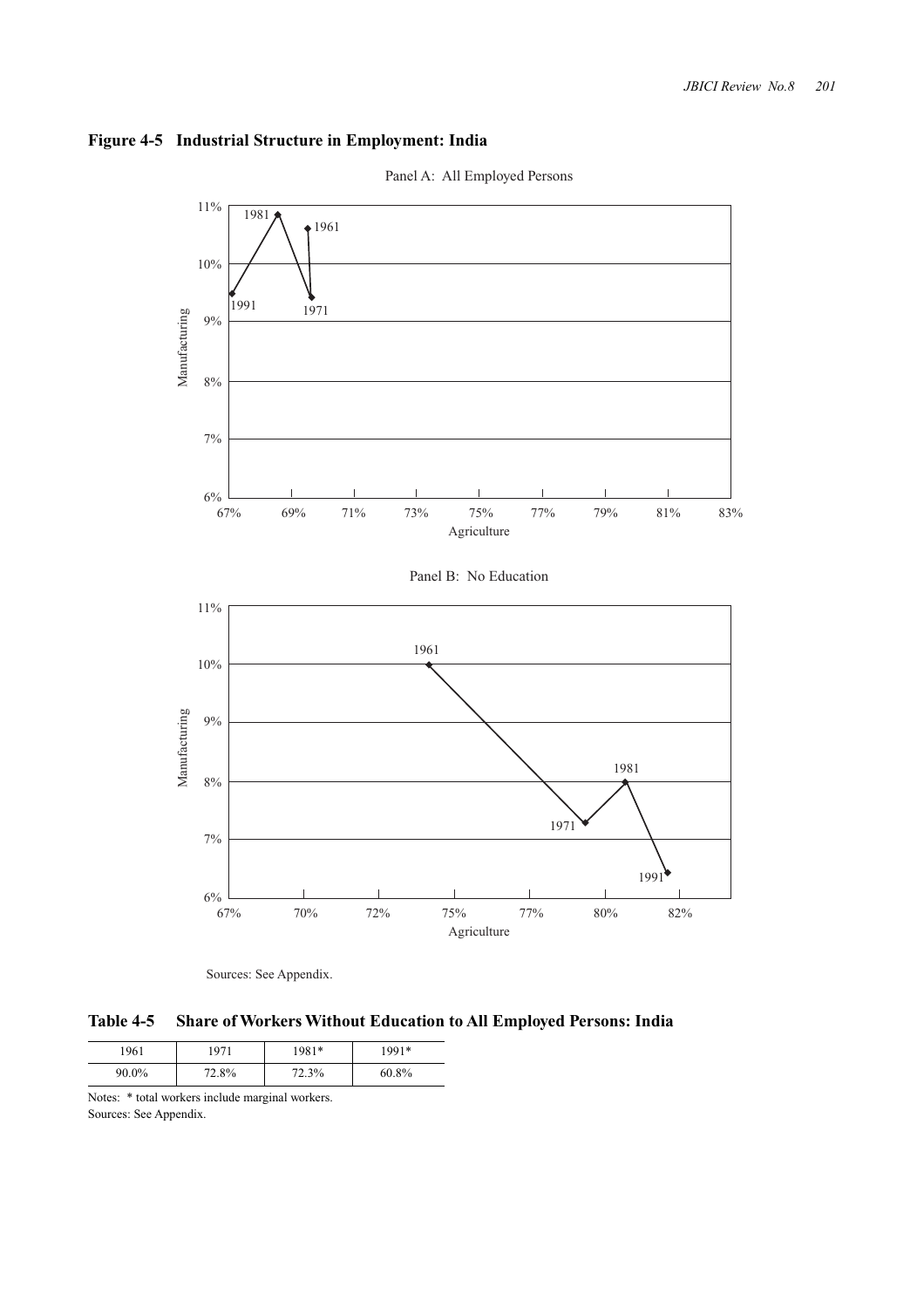#### **Bangladesh**

Even though, in general, Bangladesh is still considered to be a stagnant and poor country, in reality she is now following the pattern of industrial development of East Asia. More than three quarters of the total exports from Bangladesh are manufactured goods now (Mayer and Wood [2001], Table 5). The dominant item in the manufactured exports is wearing apparel (Bhattacharya [2001], Islam [2001]). A modern and export-oriented garment industry was initiated by Korean investment in the late 1970s in Bangladesh. However, domestic investors responded to the good export performance of foreign firms quickly and domestic capital dominates the industry now. Initially the U.S. did not impose import restriction, i.e. quotas, to any items imported from Bangladesh. Firms located in Bangladesh utilized this favorable environment to increase exports of wearing apparel. Even after the U.S. started imposing the quotas in 1985 Bangladesh expanded her exports of apparel to the US and European countries that have not imposed any quotas on imports of apparel from Bangladesh. Bangladesh was the 9th greatest garment exporter to the U.S. in 1999 in terms of quantity, while she was the 4th greatest to the EU market in 1997 in terms of quantity. The garment industry has contributed to poverty reduction through increasing employment opportunities mainly for female and uneducated workers.

Such contribution of the garment industry to poverty reduction in Bangladesh is not reflected in Figure 4-6, however. Only two samples, *i.e.* figures for 1989 and 1995/96, are available for Bangladesh. For 1989-95/96 the share of the primary industry in total employment declined by 15%. For the same period the manufacturing industry lost its share by 4%, too (Figure 4-6, Panel A). The figure for uneducated workers (Panel B) shows the same tendency of changes in the industrial structure in employment. Even though there is consensus among observers of the Bangladeshi economy that development of the garment industry has contributed to poverty reduction in Bangladesh for a couple of decades, our figures missed capturing this aspect.

Meanwhile improvement in the educational level in Bangladesh for past couple of decades are reflected in Table 4-6. The ratio of uneducated workers to total employment decreased from 64.5% to 47.8% between 1989 and 1995/96.

# **4.2. What Explains the Differences between East Asia and Others**

So far we have seen that shifts from primary industry to manufacturing of weight in absorption of the poor for employment was likely to take place in exportoriented East Asian economies. In the meantime such a shift was unlikely to occur in countries in Sub-Saharan Africa and South Asia. What kind of factors can explain the difference between East Asia, and Sub-Saharan Africa and South Asia?

#### **4.2.1. Progress in Poverty Reduction**

The first factor, which may explain the difference is the progress in poverty reduction, in other words economic development. A country that has not initiated steady economic development need not experience any structural changes. The scale of change in industrial structure is likely to be greater in East Asia than in Sub-Saharan Africa and South Asia as seen in Figures 4-1 to 6.

#### **4.2.2. Factor Endowment**

The scenario, which explains the East Asian Miracle need not be applicable to current LDCs in other regions. Such caution is often advised even by the World Bank [1993] as well as others (Rodrik [1994], Wood [2002]). A main argument, which was recently brought forth by Wood [2002] and Wood and Mayer [2001], is that since the composition of endowed factors of production is different between typical East Asian and Sub-Saharan African countries industries leading economic development should be different. This possibility is displayed by Leamer [1987] first.

This aspect is well worth deep investigation. Leamer [1984] estimate the composition of endowed 11 factors in 58 developing and developed economies. Mayer and Wood [2001], Wood [1994, 2002], and Wood and Mayer [2001] simplify and renew Leamer's estimation, and exhibit current figures of the composition of endowed factors of countries in the world. They argue that typical African countries are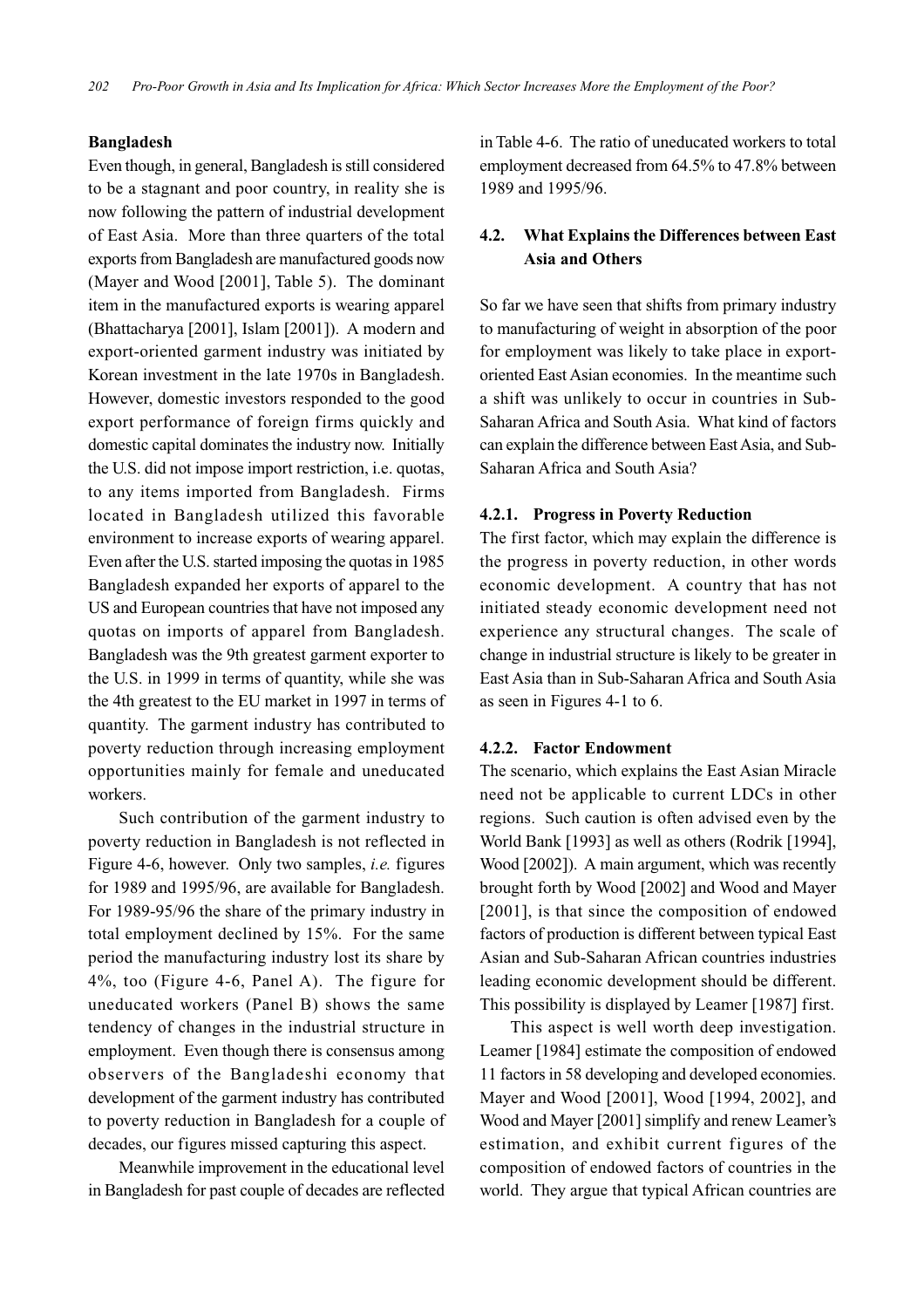



Sources: See Appendix.

**Table 4-6 Share of Workers Without Education to All Employed Persons: Bangladesh**

| 1989  | 1995/96 |  |
|-------|---------|--|
| 64.5% | 47.8%   |  |

Notes: The coverage of labor force in terms of age is different between 1989 and 1995/96. In 1989 the minimum age for economically active population was set at 10, while that was 15 in 1995/96. Sources: See Appendix.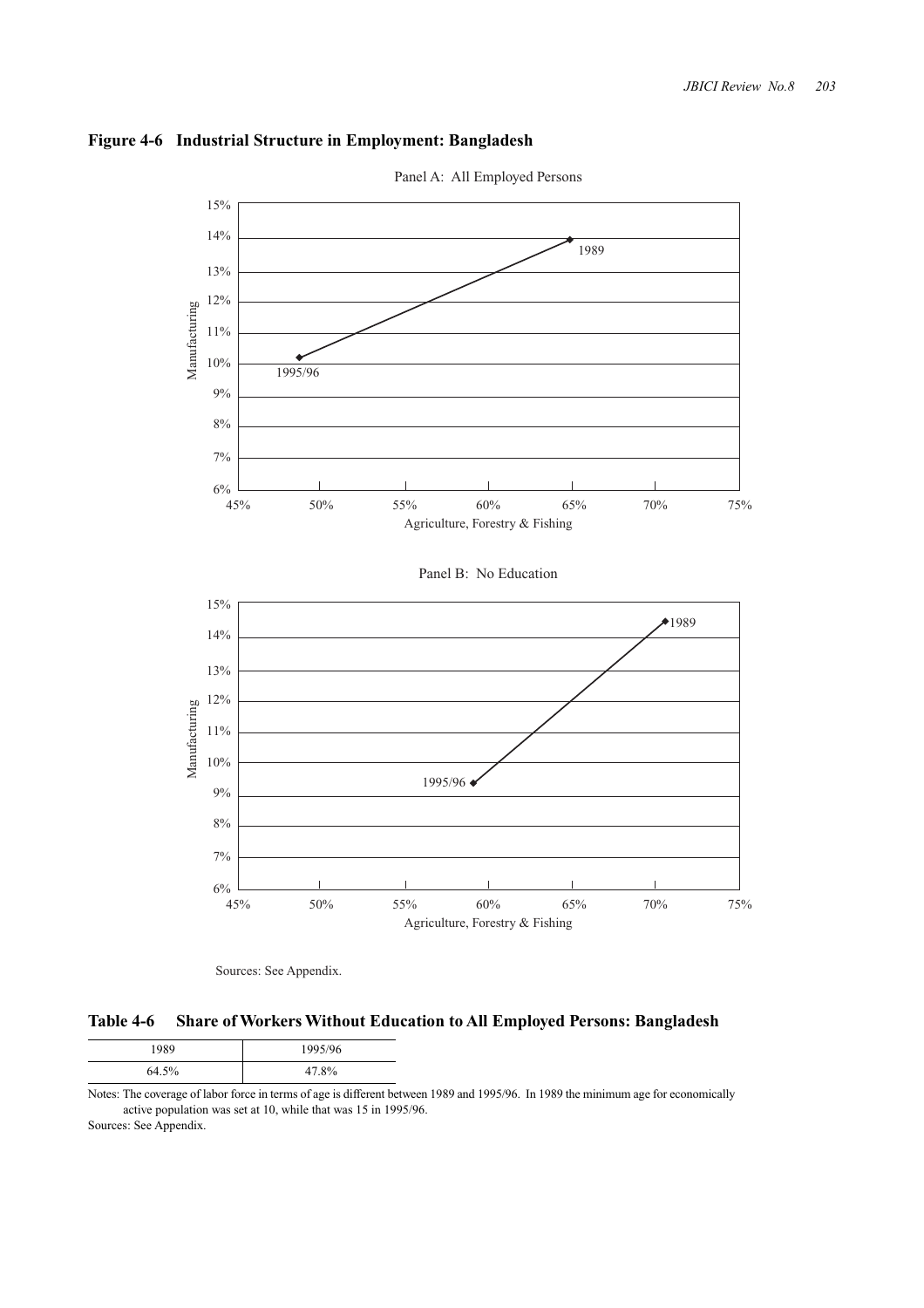relatively land-abundant to labor. The regional simple average of square km of land per 100 workers is 17.5 for Sub-Saharan Africa (Wood and Mayer [2001], while those for East Asia and South Asia are 2.8 and 1.8, respectively (Mayer and Wood [2001]).<sup>22</sup> While physical and human capital can be accumulated, labor and land are both rarely accumulated. Therefore, in the process of economic development with physical and human capital accumulation, the relation of landlabor abundance is likely to be maintained. If Sub-Saharan African countries succeed in economic development and poverty reduction, they will not follow the East Asian way because the compositions of endowed factors are different. Instead, Sub-Saharan Africa should follow North and South American way of economic development (Wood [2002], Wood and Mayer [2001]).

Our hypothesis presented in the section 2 is that labor-abundant East Asian economies utilized their comparative advantage to obtain competitiveness in producing labor-intensive manufactured goods (Heckscher-Ohlin theorem), and gradual globalization raises the price of the labor-intensive goods as well as wages (Stolper-Samuelson theorem) to increase income of the poor whose only source to generate income is labor. If the same arguments were applied to a land abundant country, globalization could harm wage earners through the Stolper-Samuelson effect. By contrast, promotion of labor intensive industry is called for in order to favor unskilled workers no matter what the composition of factor endowment is.

It is notable that while the average land per worker is high in Sub-Saharan Africa, the variance in it is also high. Thus, there are some labor abundant countries in Sub-Saharan Africa, too. Sub-Saharan African countries where square km of land per worker were the lowest in 1990 are shown in Figure 4-7. The land-worker ratio is the lowest in Mauritius in Sub-Saharan Africa. Two small countries, i.e. Rwanda and Burundi, follow. Most of the remaining low land per worker countries are located in Western Africa. Exceptions are Uganda and Malawi. The East Asian Pro-Poor Growth strategy could work in these low land per worker countries in Africa. Moreover, it could

**Figure 4-7 Land per Worker in Asia and Selected African Countries in 1990**



Notes: The figures for East Asia and South Asia are simple averages of land per worker of the regions, respectively. Selected African countries are in descending order of land per worker. Sources: Mayer and Wood [2001] and Wood and Mayer [2001].

<sup>22</sup> The case of East Asia Papua New Guinea (20.1) raises the average, while Afghanistan (6.8) does the same for South Asia (Mayer and Wood [2001], Table 4).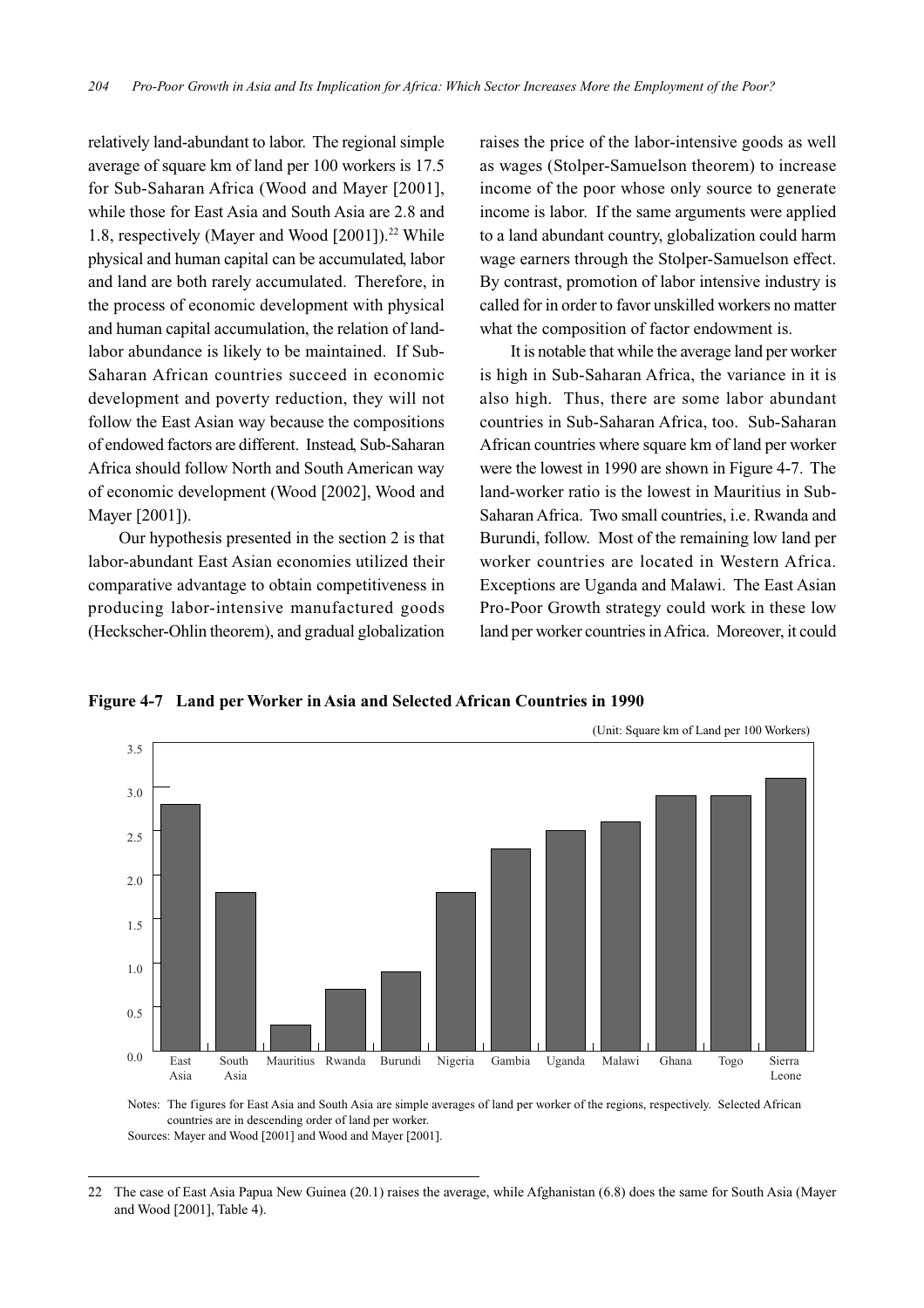work in South Asia, too. There is another aspect to be taken into account to explore the applicability of the East Asian strategy.

#### **4.2.3. Openness**

As above-mentioned, Bangladesh has already followed the East Asian strategy of poverty reduction. After policy changes toward trade liberalization in 1991, India also has increased exports of garments (Uchikawa [1999]). Figure 4-5 shows that structural change was very limited for three decades up to 1991 in India. However, after opening its economy, India looks more dynamic due to not only the IT sector but also labor-intensive manufacturing.

Thus, openness is another key to realize the East Asian Pro-Poor Growth strategy. If an economy is closed, its comparative advantage is not materialized so that benefit is not raised through trade. Since Malawi's land-labor ratio is as low as the average of East Asia (Figure 4-7), if FDI was promoted well into labor-intensive sector, the sector could be internationally competitive.

Incidentally, at present the U.S. does not impose any quotas and tariff on wearing apparel exported from Sub-Saharan Africa and Caribbean countries according to the U.S. Trade Development Act 2000 with certain conditions. From this point of view, Sub-Saharan Africa has an advantage over competing Asian countries like Bangladesh, China, and India.

# **Concluding Remarks**

Pro-poor growth in East Asia was an autonomous process of capital accumulation, improvement in efficiency and resultant increase in earnings of workers including the poor. Governmental and institutional income redistribution played a secondary role in poverty reduction, even though no one denies its importance. Important driving forces for the autonomous pro-poor growth lay in export-oriented and labor-intensive manufacturing industries. We have shown that the manufacturing industry increased employment of uneducated workers more than the agricultural industry in Taiwan and Thailand since the late 1960s. This pattern of structural change has not taken place in some African and South Asian countries, where necessary data are available, with the exception of two island African countries, *i.e.* Mauritius and Seychelles.

There is no doubt agriculture plays a key role in economic development and poverty reduction in general. Agriculture provides employment opportunities in the neighborhood that enable local people to live with their family. Moreover, agricultural sector supplies cheap and nutritious food to the poor. This is why current literature, e.g. Klasen [2001], Lipton and Ravallion [1995], Ravallion and Datt [1996], and Warr [2002], emphasized its importance in the context of poverty alleviation.

We are afraid that emphasis on agriculture and/ or rural sectors may conceal the role of manufacturing, in particular labor-intensive ones, in creating employment opportunities of the poor, sometimes more dramatically than of agriculture. It seems that the role of manufacturing in employment of the poor is likely to be overlooked because employment itself is overlooked in current discussion of poverty reduction among donors behind gender, education, health and environment. The Millennium Development Goals testify to this tendency. It is notable that there is no explicit goal directly related to employment in MDGs.

Needless to say, employment is a sole source to generate income for most of the poor by themselves. However, as long as the government is not rich enough to employ them directly, most employment opportunities must be created by the private sector. It is understandable that employment has maintained a low profile because ODA is not allocated to the private sector, in principle. There is little room for public expenditure to be spent to increase employment opportunities. However, the role of governments is not limited to spending money. The government can provide visions for the private sector to allocate resources, by formulating feasible and effective economic plans, and by helping the private sector to have confidence to develop along the plan. In that case, emphasis on export-oriented and labor-intensive manufacturing industries is surely a prospective option for the path of economic development not only in East Asia but also in some countries of Sub-Saharan Africa.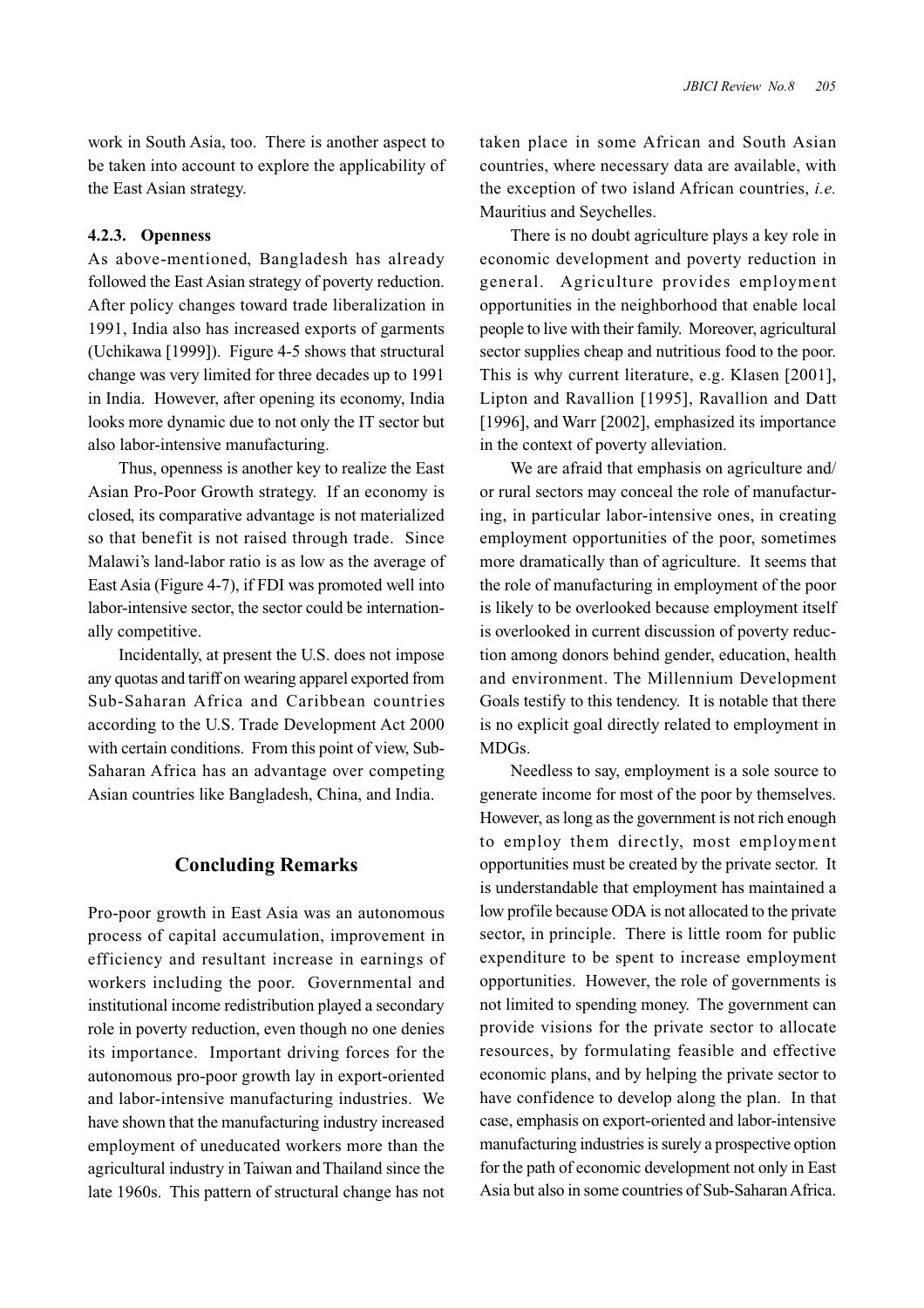In addition, it is the role of the government to build physical and institutional infrastructure, upon which the private sector can expand production and employment, and which the private sector does not dare to build.

### **References**

### **(Japanese)**

- Hara, Younosuke [1996], *Asia Dynamism*, Tokyo : NTT Shuppan.
- Hirano, Katsumi [2002], Z*usetsu Afurika Keizai* (in Japanese: The African Economy), Tokyo: Nihon Hyoron Sha.
- Ohno Kenichi and Sakurai Koujiro.[1997], *Economics of Development in East Asia (Higashi Asia no Kaihatsu Keizaigaku)*, Japan : Yuhikaku
- Suehiro, Akira [1998], "Labor Force Survey (in Japanese: Rodoryokuchosa)," Akira Suehiro, ed., *Tai no Tokei-Seido to Shuyo-Keizai* (Annotated Bibliography of Socio-Economic Statistics in Thailand), Tokyo: Institute of Developing Economies, pp. 73-100.

# **(English)**

- Asian Development Bank [2001], *Key Indicators 2001 of Developing Asian and Pacific Countries vol.XXXII*. New York : Oxford University Press
- Acemoglu, Daron; Simon Johnson and James A. Robinson [2003], "An African Success Story: Botswana," in Dani Rodrik ed., *Analytical Development Narratives*, Princeton, New Jersey: Princeton University Press.
- Ahuja V., Bidani B., Ferreira F., and Walton M.[1997], *Everyone's Miracle? Revisiting Poverty and Inequality in East Asia*, Washington D.C.: The World Bank
- Bhattacharya, Debapriya [2001], "Globalization and Macro Implication of the Growth of Garment Industry in Bangladesh," in Pratima Paul-Majumder and Binayak Sen, eds., *Growth of Garment Industry in Bangladesh: Economic and Social Dimensions*, Dhaka: Bangladesh Institute of Development Studies, pp. 2-26.
- Bils, Mark and Peter J. Klenow [2000], "Does Schooling Cause Growth?" *American Economic Review*, Vol. 90, No. 5, December, pp. 1160-1183.
- *Census of India 1991, Series 1 India, Part III-B Series, Economic Tables, Volume - I, Tables B-1(S), B-2(S), B-4(S), Parts A&B, India, States and Union Territories* [1997], New Delhi.
- Chenery, Hollis B.; and Lance Taylor [1968], "Development Patterns: Among Countries and Over Time," *Review of Economics and Statistics*, Vol. 50, No. 4, November, pp. 391-416.
- Ciccone, Antonio and Kiminori Matsuyama [1996], "Start-up Costs and Pecuniary Externalities as Barriers to Economic Development," *Journal of Development Economics*, Vol. 49, No. 1, April, pp. 33-59.
- Clark, Colin [1957], *The Conditions of Economic Progress*, Third edition, London: Macmillan.
- Court, Julius and Toru Yanagihara [1998] , "Asia and Africa into the Global Economy: Background and Introduction," prepared for UNU-AERC conference on Asia and Africa in the Global Economy, held at The United Nations University Headquarters, Tokyo, Japan, 3-4 August 1998.
- Deardorff, Alan V. [1984], "Testing Trade Theories and Predicting Trade Flows," in Ronald W. Jones and Peter B. Kenen, eds., *Handbook of International Economics*, Vol. I, Amsterdam: Elsevier Science, B. V., pp. 467-517.
- Deininger, Klaus and Squire Lyn [1996], "A New Data Set Measuring Income Inequality", *The World Bank Economic Review* 10(3).
- Falkus, Malcolm [1995], "Thai Industrialization : An Overview" in Krongkaew ed. *Thailand's Industrialization and its Consequences*, London : MacMillan Press Ltd.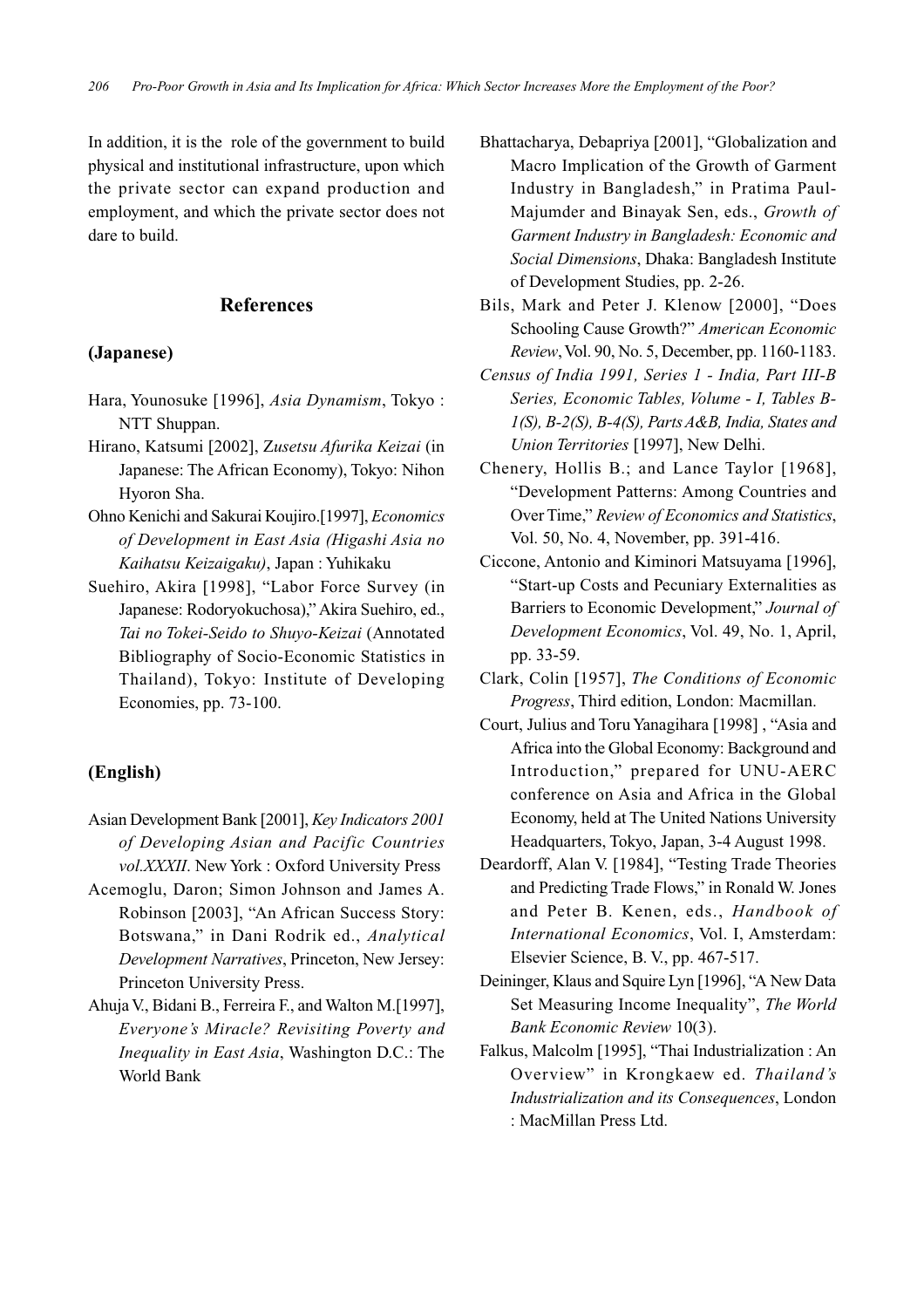- Farmer, Roger E. A. [1993], *The Macroeconomics of Self-Fulfilling Prophecies*, Cambridge: MIT Press.
- Galenson, Walter [1979], "The Labor Force, Wages, and Living Standards," in Walter Galenson, ed., *Economic Growth and Structural Change in Taiwan: The Postwar Experience of the Republic of China*, Ithaca: Cornell University Press, pp. 384-447.
- Grossman, Gene M. and Elhanan Helpman [1991], *Innovation and Growth in the Global Economy*, Cambridge: MIT Press.
- Grossman, Gene M. and Elhanan Helpman [1995], "Technology and Trade," in Gene M. Grossman and Kenneth Rogoff, eds., *Handbook of International Economics*, Vol. III, Amsterdam: Elsevier Science B. V., pp. 1279-1337.
- Hattori, Tamio and Yukihito Sato [1997], "A Comparative Study of Development Mechanisms in Korea and Taiwan: Introductory Analysis," *Developing Economies*, Vol. 35, No. 4, December, pp. 341-357.
- Hirata, Akira; and Takashi Nohara [1989], "Changing Patterns in International Division of Labour in Asia and the Pacific," in Miyohei Shinohara and Fu-chen Lo, eds., *Global Adjustment and the Future of Asian-Pacific Economy*, Kuala Lumpur: Asian and Pacific Development Centre and Tokyo: Institute of Developing Economies, pp. 434-462.
- Islam, Sadequl [2001], *The Textile and Clothing Industry of Bangladesh in a Changing World Economy*, Dhaka: University Press Limited.
- Ito, Takatoshi [2001], "Growth, Crisis, and the Future of Economic Recovery in East Asia" in Stiglitz J. and Yusuf S eds. *Rethinking the East Asian Miracle*, Washington D.C. : World Bank.
- Jones, Charles I. [1995], "Time-Series Tests of Endogenous Growth Models," *Quarterly Journal of Economics*, Vol. 110, Issue 2, May, pp. 495- 525.
- Kakwani, Nanak; and Ernesto M. Pernia [2000], "What is Pro-poor Growth?" *Asian Development Review*, Vol. 18, No. 1, pp. 1-16.
- Klasen, Stephan [2001], "In Search of the Holy Grail: How to Achieve Pro-Poor Growth?" Paper commissioned by Deutsche Gesellschaft fur Technische Zusammenarbeit (GTZ) for the "Growth and Equity" Task Team of the Strategic Partnership with Africa (SPA), July 1.
- Krongkaew, Medhi ed. [1995], *Thailand's Industrialization and its Consequences*, London : MacMillan Press Ltd.
- Lal, Deepak; and H. Myint [1996], *The Political Economy of Poverty, Equity and Growth: A Comparative Study*, Oxford: Clarendon Press.
- Lamusse, Roland [1995], "Mauritius," in Samuel M. Wangwe, ed., *Exporting Africa: Technology, Trade and Industrialization in Sub-Saharan Africa*, London and New York: Routledge, pp. 383-406.
- Leamer, Edward E. [1984], *Sources of International Comparative Advantage: Theory and Evidence*, Cambridge, Massachusetts: MIT Press.
- Leamer, Edward E. [1987], "Paths of Development in the Three-Factor, *n*-Good General Equilibrium Model," *Journal of Political Economy*, Vol. 95, No. 5, October, pp. 961-999.
- Leamer, Edward E. and James Levinsohn [1995], "International Trade Theory: The Evidence," in Gene M. Grossman and Kenneth Rogoff, eds., *Handbook of International Economics*, Volume 3, Amsterdam: Elsevier Science B. V., pp. 1339- 1394.
- Lipton, Michael and Martin Ravallion [1995], "Poverty and Policy," in Jere Behrman and T. N. Srinivasan, eds., *Handbook of Development Economics*, Volume IIIB, Amsterdam: Elsevier Science B. V., pp. 2551-2657.
- Matsuyama, Kiminori [1997], "Economic Development as Coordination Problems," in Masahiko Aoki, Hyung-Ki Kim and Masahiro Okuno-Fujiwara, eds., *The Role of Government in East Asian Economic Development: Comparative Institutional Analysis*, Oxford: Clarendon Press, pp. 134-160.
- Mayer, Jörg and Adrian Wood [2001], "South Asia's Export Structure in a Comparative Perspective," *Oxford Development Studies*, Vol. 29, No. 1, pp. 5-29.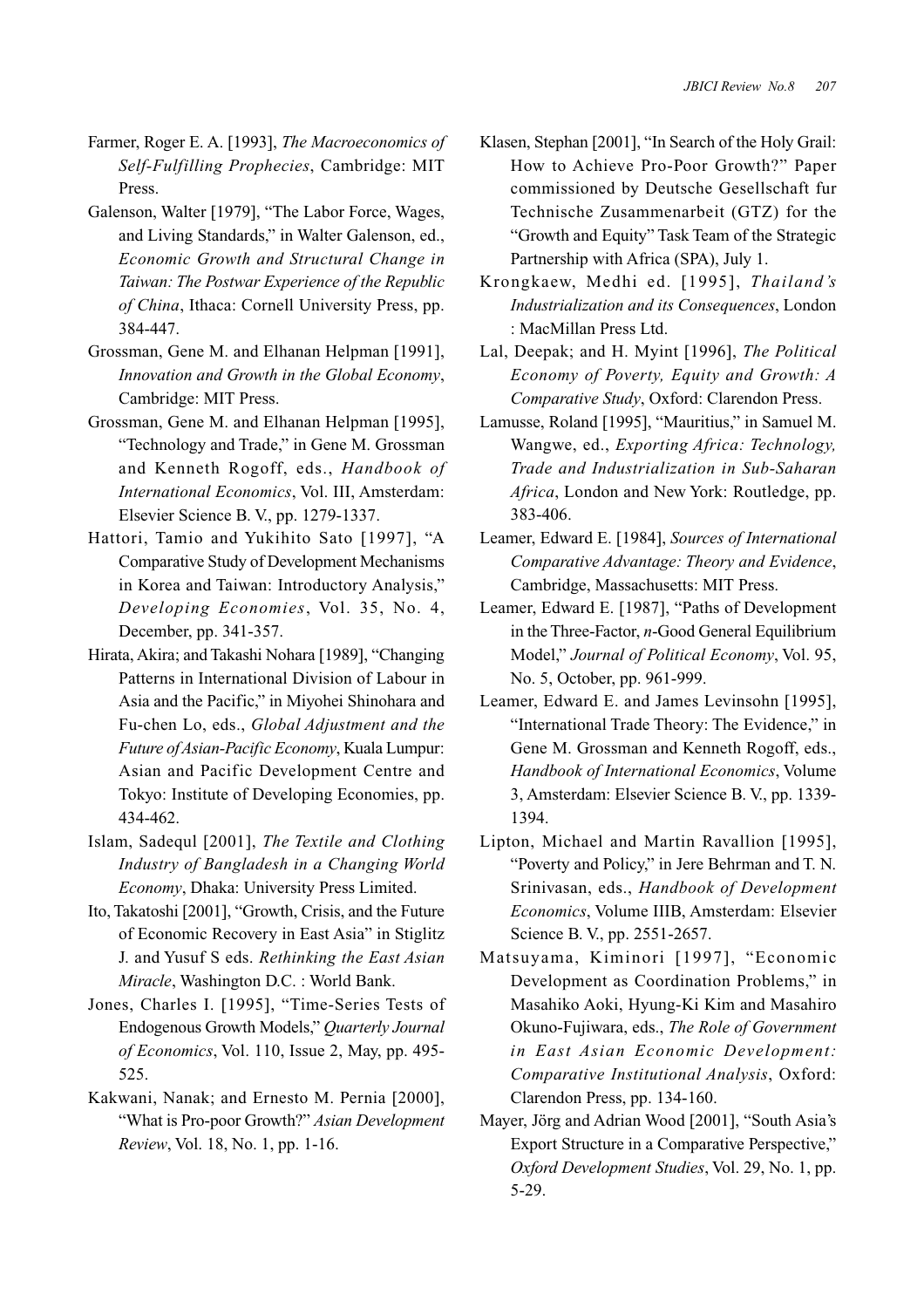- Ohno Kenichi.[2002], *Development with Alternative Strategic Options - A Japanese View on the Poverty Reduction Drive and Beyond*. Prepared as a background paper for the OECD forum, Paris, May 13-15, 2002. (http://www.grips.ac.jp/ forum/pdf01/PN1.pdf)
- Pryor, Frederic L. [1990], *Malawi and Madagascar: The Political Economy of Poverty, Equity,and Growth*, New York: Oxford University Press.
- Quibria M.G. [2002], *Growth and Poverty : Lessons from the East Asian Miracle Revisited*, ADB Institute Research Paper 33, Japan : ADB Institute (posted http//www.adbi.org)
- Ratanakomut, Somchai [1995], "Industrializing the Service Sector, with Special Emphasis on Tourism" in Krongkaew ed. *Thailand's Industrialization and its Consequences*, London: MacMillan Press Ltd.
- Ravallion, Martin and Gaurav Datt [1996], "How Important to India's Poor Is the Sectoral Composition of Economic Growth," *World Bank Economic Review*, Vol. 10, No. 1, January, pp. 1- 25.
- Ravallion, Martin and Gaurav Datt [1999], "When is Growth Pro-Poor," *Policy Research Working Paper,* No. 2263, World Bank.
- Rivera-Batiz, Luis A. and Paul M. Romer [1991a], "Economic Integration and Endogenous Growth," *Quarterly Journal of Economics*, Vol. 106, Issue 2, May, pp. 531-555.
- Rivera-Batiz, Luis A. and Paul M. Romer [1991b], "International Trade with Endogenous Technological Change," *European Economic Review*, Vol. 35, No. 4, May, pp. 971-1004.
- Rodrik, Dani [1994], "King Kong Meets Godzilla: The World Bank and *The East Asian Miracle*," in Albert Fishlow, Catherine Gwin, Stephan Haggard, Dani Rodrik and Robert Wade, *Miracle or Design?: Lessons from the East Asian Experience*, Policy Essay No. 11, Washington, D.C.: Overseas Development Council, pp. 13-53.
- Scott, Maurice [1979], "Foreign Trade," in Walter Galenson, ed., *Economic Growth and Structural Change in Taiwan: The Postwar Experience of the Republic of China*, Ithaca: Cornell University Press.
- Schultz, T. Paul [1988], "Education Investments and Returns," in Hollis Chenery and T. N. Srinivasan, eds., *Handbook of Development Economics*, Volume 1, Amsterdam: Elsever Science Publishers B. V., pp. 543-630.
- Suehiro, Akira [1982], "Textile Industry," in Economic Development Research Unit, Institute of Developing Economies ed., *Comparative Advantage of Manufacturing Industries in Asian Countries*, Tokyo: Institute of Developing Economies, pp. 73-108.
- Tecson, Gwendolyn R. and Nohara, Takashi [1987]. *Export Promotion of Manufactures in the Philippines*. Tokyo: Institute of Developing Economies.
- Tsai, Pan-Long and Ching-Lung Tsay [2002], "Trade Policy, Economic Growth and Poverty Reduction in Taiwan: The Postwar Experience," mimeo., forthcoming in Kishor Sharma, ed., *Trade Policy Regime, Growth, Poverty and Equity in Asian Developing Countries*, Routledge.
- Uchikawa, Shuji [1999], "Economic Reforms and Foreign Trade Policies: Case Study of Apparel and Machine Tools Industries", *Economic and Political Weekly*, Vol.34, No.48, November 27, pp.M138-M148.
- Warr, Peter [2002], "Poverty Reduction and Sectoral Growth: Evidence from Southeast Asia," Paper presented to the international conference entitled "Economic Recovery and Reforms," Thammasat University, Bangkok, October 28-29.
- Wellisz, Stanislaw and Philippe Lam Shin Saw [1993], "Mauritius," in Ronald Findlay and Stanislaw Wellisz, eds., *Five Small Open Economies: The Political Economy of Poverty, Equity, and Growth*, New York: Oxfrod University Press, pp. 219-255.
- Wood, Adrian [1994], *North-South Trade, Employment and Inequality: Changing Fortunes in a Skill-Driven World*, Oxford: Clarendon Press.
- Wood, Adrian [2002], "Could Africa Be Like America?" Paper presented at the Annual World Bank Conference on Development Economics, Washington, D.C.: World Bank, April (http:// econ.worldbank.orgview.php?type=5&confid  $=2579$ &id=14986).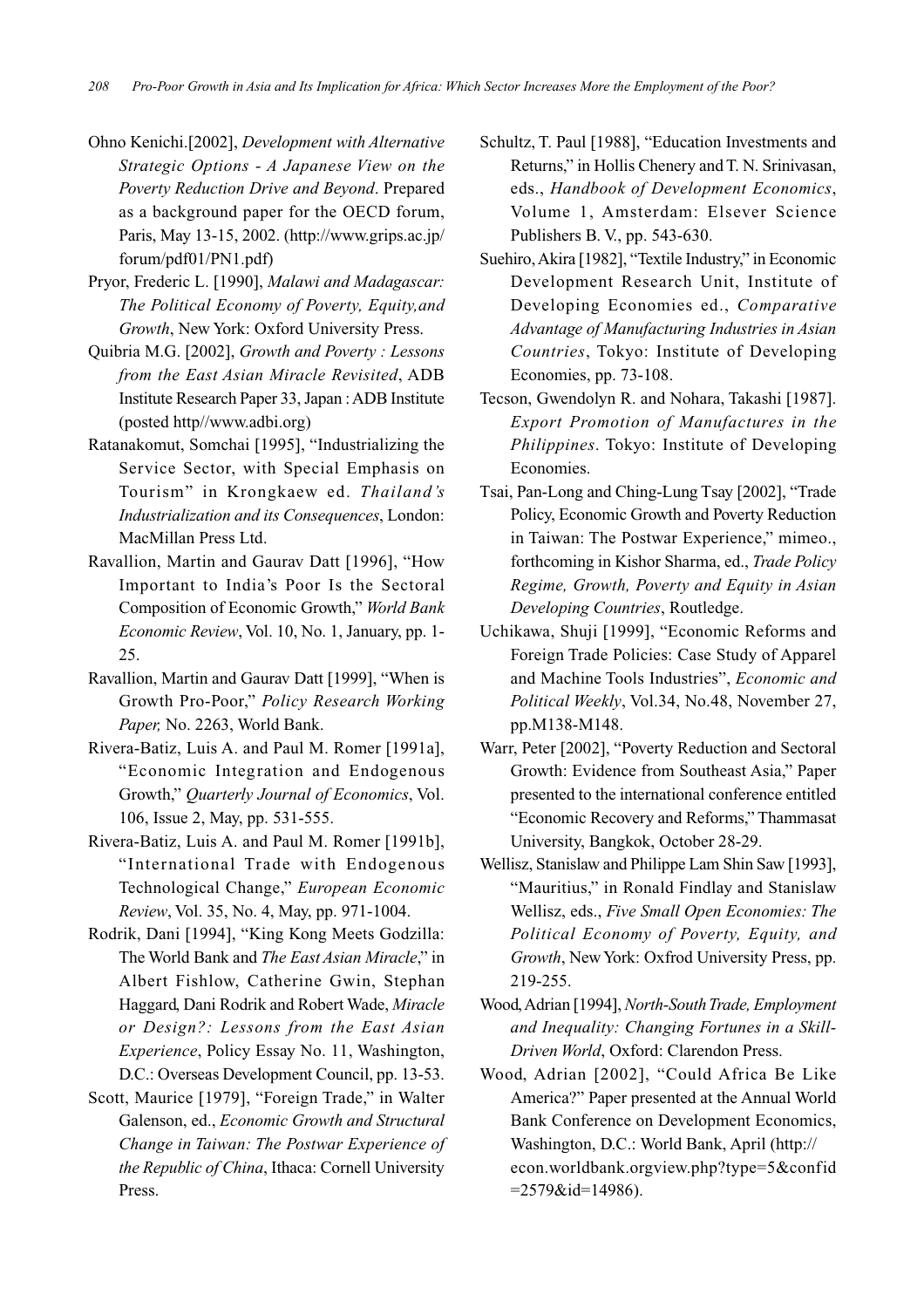- Wood, Adrian and Jorg Mayer [2001], "Africa's Export Structure in a Comparative Perspective," *Cambridge Journal of Economics*, Vol. 25, No. 3, May, pp. 369- 394.
- World Bank [1990], *World Development Report 1990: Poverty,* New York: Oxford University Press.
- World Bank [1993], *The East Asian Miracle,* New York: Oxford University Press.
- World Bank [1995], *World Development Report 1995: Workers in an Integrating World*, New York: Oxford University Press.
- World Bank [2000], *World Development Report 2000/ 2001: Attacking Poverty*, New York: Oxford University Press.
- World Bank [2001], *World Development Indicators 2001 on CD-ROM*, Washington, D.C.: World Bank.
- World Bank [2002], *World Development Indicators 2002 on CD-ROM*, Washington, D.C.: World Bank.
- Yamagata, Tatsufumi [1998], "Ineffective Protection, Weak Linkage and Poor Performance: The Philippine and Thai Textile Industries," in Mitsuhiro Kagami, John Humphery and Michael Piore, eds., *Learning, Liberalization and Economic Adjustment*, Tokyo: Institute of Developing Economies, pp. 33-59.
- Yamazawa, Ippei; and Toshio Watanabe [1988], "Industrial Restructuring and Technology Transfer," in Shinichi Ichimura, ed., *Challenge of Asian Developing Countries: Issues and Analyses*, Tokyo: Asian Productivity Organization, pp. 203-226.
- Yusuf, Shahid [2001], "The East Asian Miracle at the Millennium", Stiglitz J. and Yusuf S. eds. *Rethinking the East Asian Miracle*, Washington D.C. : World Bank.

## **Appendix: Data Sources**

## **East Asia**

#### **Indonesia**

1976, 1986, 1991, 1996, 2000 : Indonesia , *National Labour Force Survey, Labour Force Situation in Indonesia, - Main and Summary Tables*.

#### **Taiwan**

- 1966, 1975 : Census Office of the Executive Yuan, *General Report Sample Census of Population and Housing Taiwan-Fukien Area, Republic of China, Vol.3, Population by Economic Characteristics (III).*
- 1983, 1985, 1990, 1995, 2000 : Directorate-General of Budget, Accounting and Statistics, Executive Yuan, Republic of China, *Report on the Manpower Utilization Survey Taiwan Area, Republic of China.*

### **Thailand**

- 1969: National Statistical Office, *Final Report of the Labor Force Survey, Whole Kingdom, July-September.*
- 1971, 1975, 1980: National Statistical Office, *Report of the Labor Force Survey, Whole Kingdom (Round 2), July-September.*
- 1985, 1990, 1995: National Statistical Office, *Report of the Labor Force Survey, Whole Kingdom (Round 3), August.*

### **Africa**

#### **Malawi**

- 1977: National Statistical Office, *Malawi Population Census 1977, Final Report*, Volume II, National Statistical Office, 1980.
- 1987: National Statistical Office, *Malawi Population and Housing Census, 1987, Volume III, Economic Characteristics*, National Statistical Office, 1993.

#### **Mauritius (Island of Mauritius)**

- 1972: Central Statistical Office, Ministry of Economic Planning and Development, *1972 Housing and Population Census of Mauritius, Volume V, Island of Mauritius, Population - General Tables*, 1976.
- 1983: Central Statistical Office, Ministry of Economic Planning and Development, *1983 Housing and Population Census of Mauritius, Analysis Report, Volume IV - Economic Activity: Characteristics and Prospects (Island of Mauritius)*, 1987.
- 1991: Central Statistical Office, Ministry of Economic Planning and Development, *1990 Housing and Population Census of Mauritius, Volume III: Economic Characteristics*, 1991.